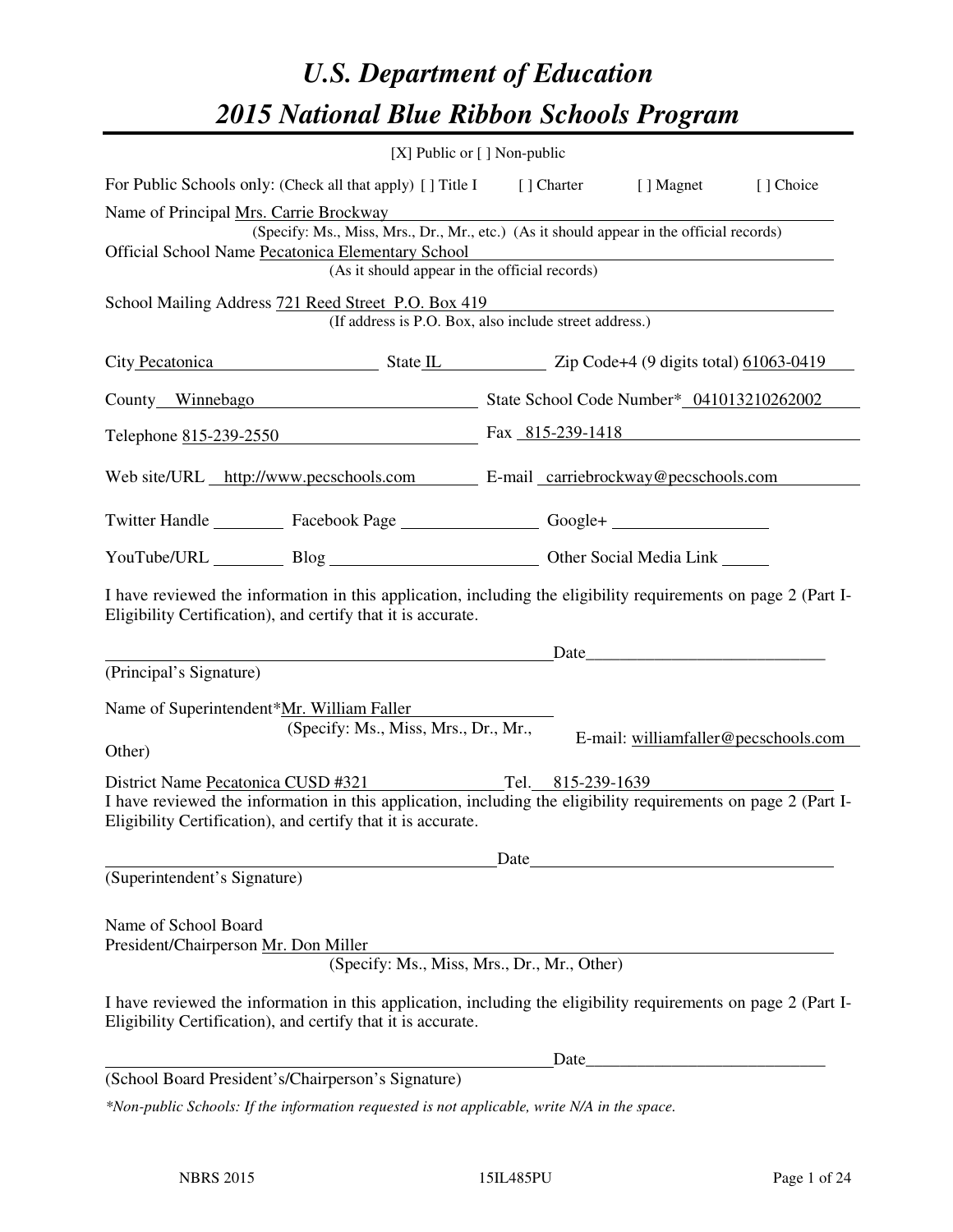#### **Include this page in the school's application as page 2.**

The signatures on the first page of this application (cover page) certify that each of the statements below, concerning the school's eligibility and compliance with U.S. Department of Education and National Blue Ribbon Schools requirements, are true and correct.

- 1. The school configuration includes one or more of grades K-12. (Schools on the same campus with one principal, even a K-12 school, must apply as an entire school.)
- 2. The school has made its Annual Measurable Objectives (AMOs) or Adequate Yearly Progress (AYP) each year for the past two years and has not been identified by the state as "persistently dangerous" within the last two years.
- 3. To meet final eligibility, a public school must meet the state's AMOs or AYP requirements in the 2014-2015 school year and be certified by the state representative. Any status appeals must be resolved at least two weeks before the awards ceremony for the school to receive the award.
- 4. If the school includes grades 7 or higher, the school must have foreign language as a part of its curriculum.
- 5. The school has been in existence for five full years, that is, from at least September 2009 and each tested grade must have been part of the school for the past three years.
- 6. The nominated school has not received the National Blue Ribbon Schools award in the past five years: 2010, 2011, 2012, 2013, or 2014.
- 7. The nominated school has no history of testing irregularities, nor have charges of irregularities been brought against the school at the time of nomination. The U.S. Department of Education reserves the right to disqualify a school's application and/or rescind a school's award if irregularities are later discovered and proven by the state.
- 8. The nominated school or district is not refusing Office of Civil Rights (OCR) access to information necessary to investigate a civil rights complaint or to conduct a district-wide compliance review.
- 9. The OCR has not issued a violation letter of findings to the school district concluding that the nominated school or the district as a whole has violated one or more of the civil rights statutes. A violation letter of findings will not be considered outstanding if OCR has accepted a corrective action plan from the district to remedy the violation.
- 10. The U.S. Department of Justice does not have a pending suit alleging that the nominated school or the school district as a whole has violated one or more of the civil rights statutes or the Constitution's equal protection clause.
- 11. There are no findings of violations of the Individuals with Disabilities Education Act in a U.S. Department of Education monitoring report that apply to the school or school district in question; or if there are such findings, the state or district has corrected, or agreed to correct, the findings.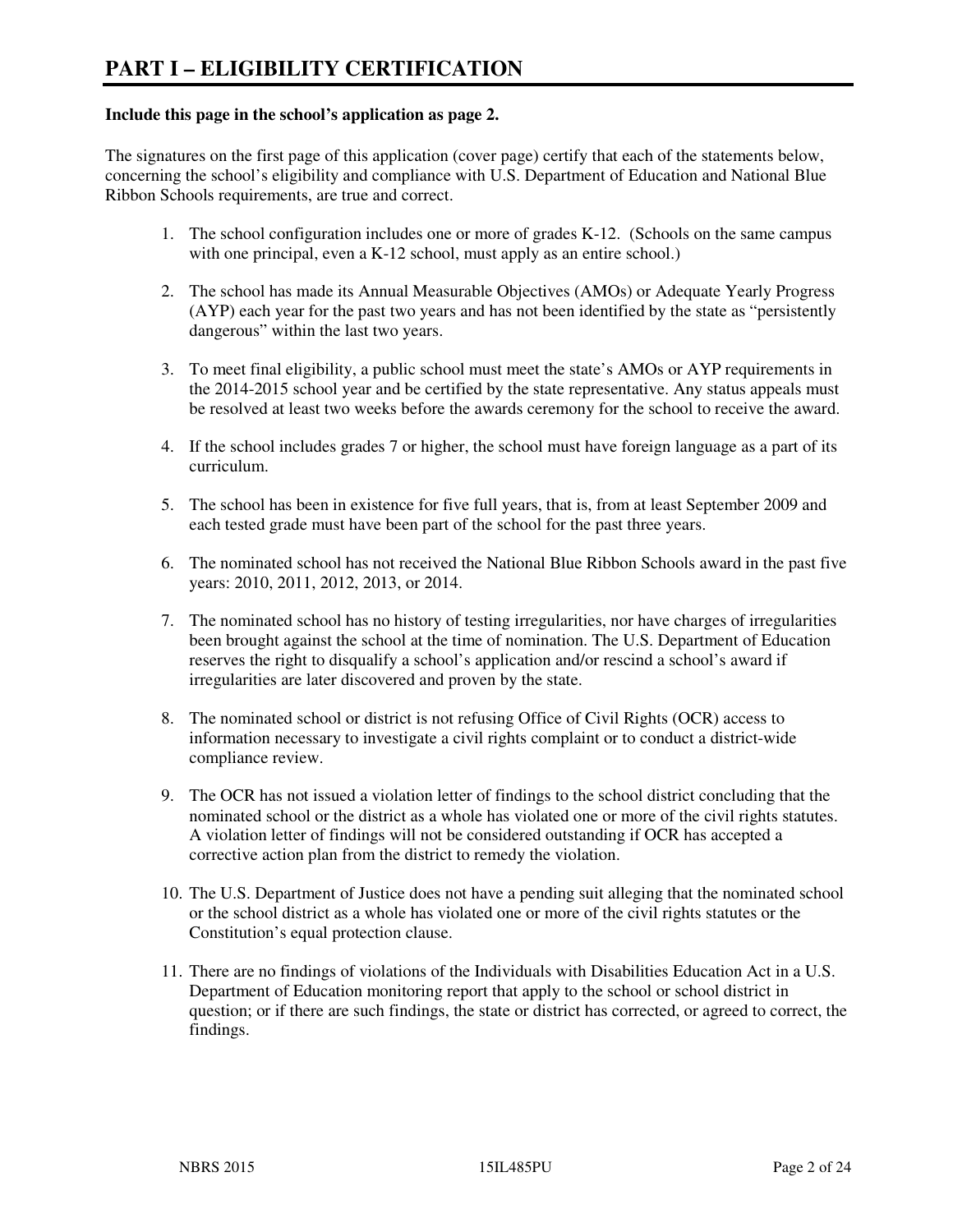# **PART II - DEMOGRAPHIC DATA**

#### **All data are the most recent year available.**

**DISTRICT** (Question 1 is not applicable to non-public schools)

| $\perp$ | Number of schools in the district<br>(per district designation): | $\perp$ Elementary schools (includes K-8)<br>1 Middle/Junior high schools<br>1 High schools<br>$0 K-12$ schools |
|---------|------------------------------------------------------------------|-----------------------------------------------------------------------------------------------------------------|
|         |                                                                  |                                                                                                                 |

3 TOTAL

**SCHOOL** (To be completed by all schools)

2. Category that best describes the area where the school is located:

[ ] Urban or large central city [ ] Suburban with characteristics typical of an urban area [ ] Suburban [ ] Small city or town in a rural area [X] Rural

- 3.  $8$  Number of years the principal has been in her/his position at this school.
- 4. Number of students as of October 1 enrolled at each grade level or its equivalent in applying school:

| Grade                           | # of         | # of Females     | <b>Grade Total</b> |
|---------------------------------|--------------|------------------|--------------------|
|                                 | <b>Males</b> |                  |                    |
| <b>PreK</b>                     | 0            | $\boldsymbol{0}$ | $\theta$           |
| K                               | 39           | 30               | 69                 |
| 1                               | 33           | 32               | 65                 |
| $\boldsymbol{2}$                | 28           | 44               | 72                 |
| 3                               | 36           | 39               | 75                 |
| 4                               | 31           | 27               | 58                 |
| 5                               | 0            | $\theta$         | $\theta$           |
| 6                               | 0            | 0                | 0                  |
| 7                               | 0            | $\overline{0}$   | 0                  |
| 8                               | 0            | 0                | 0                  |
| 9                               | $\theta$     | 0                | 0                  |
| 10                              | 0            | 0                | 0                  |
| 11                              | 0            | 0                | $\theta$           |
| 12                              | 0            | 0                | 0                  |
| <b>Total</b><br><b>Students</b> | 167          | 172              | 339                |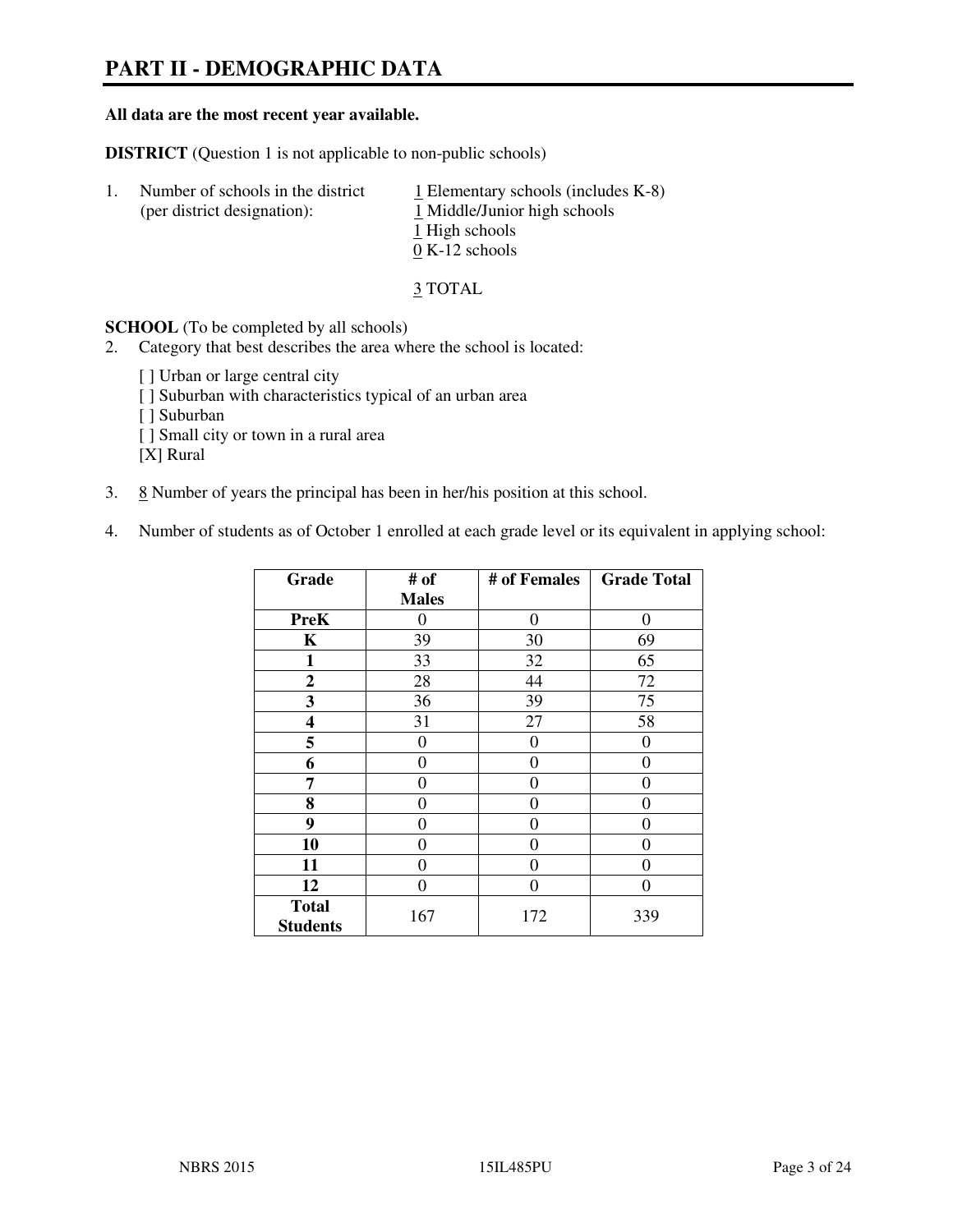the school: 1 % Asian

5. Racial/ethnic composition of  $1\%$  American Indian or Alaska Native

1 % Black or African American

4 % Hispanic or Latino

0 % Native Hawaiian or Other Pacific Islander

- 91 % White
- 2 % Two or more races

**100 % Total** 

(Only these seven standard categories should be used to report the racial/ethnic composition of your school. The Final Guidance on Maintaining, Collecting, and Reporting Racial and Ethnic Data to the U.S. Department of Education published in the October 19, 2007 *Federal Register* provides definitions for each of the seven categories.)

6. Student turnover, or mobility rate, during the 2013 - 2014 year: 9%

This rate should be calculated using the grid below. The answer to (6) is the mobility rate.

| <b>Steps For Determining Mobility Rate</b>         | Answer |
|----------------------------------------------------|--------|
| $(1)$ Number of students who transferred to        |        |
| the school after October 1, 2013 until the         | 13     |
| end of the school year                             |        |
| (2) Number of students who transferred             |        |
| <i>from</i> the school after October 1, 2013 until | 15     |
| the end of the school year                         |        |
| (3) Total of all transferred students [sum of      | 28     |
| rows $(1)$ and $(2)$ ]                             |        |
| (4) Total number of students in the school as      | 329    |
| of October 1                                       |        |
| $(5)$ Total transferred students in row $(3)$      |        |
| divided by total students in row (4)               | 0.085  |
| $(6)$ Amount in row $(5)$ multiplied by 100        | Q      |

# 7. English Language Learners (ELL) in the school:  $0\%$

1 Total number ELL

Number of non-English languages represented: 1 Specify non-English languages: Mandarin Chinese

8. Students eligible for free/reduced-priced meals: 29 % Total number students who qualify: 99

# **Information for Public Schools Only - Data Provided by the State**

The state has reported that  $37\%$  of the students enrolled in this school are from low income or disadvantaged families based on the following subgroup(s): Students eligible for free/reduced-priced meals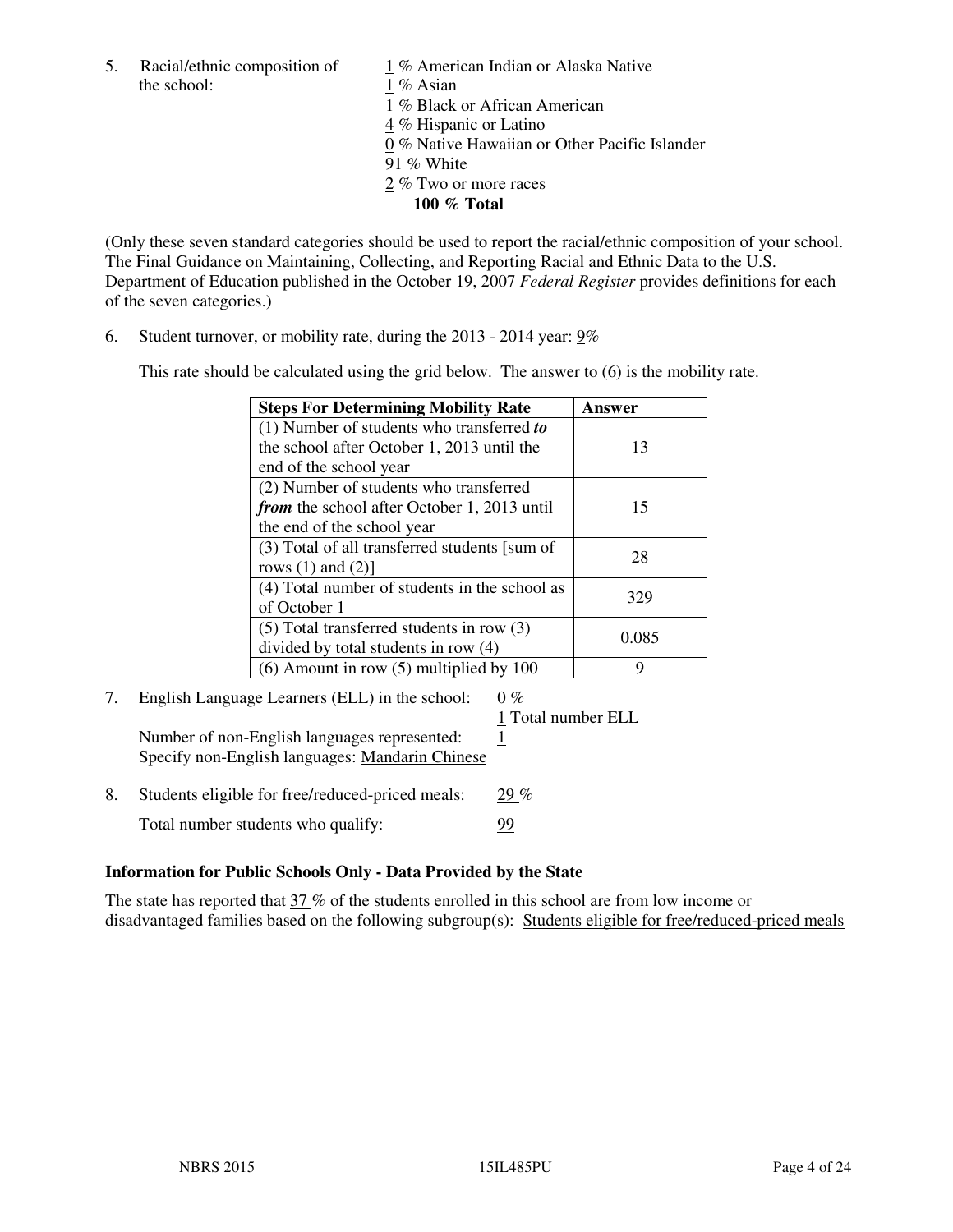46 Total number of students served

Indicate below the number of students with disabilities according to conditions designated in the Individuals with Disabilities Education Act. Do not add additional categories.

| <u>marritano with Disachitity Buatanon ritti Do not auu auunchai talegorito.</u> |                                         |
|----------------------------------------------------------------------------------|-----------------------------------------|
| 3 Autism                                                                         | 2 Orthopedic Impairment                 |
| 0 Deafness                                                                       | 8 Other Health Impaired                 |
| 0 Deaf-Blindness                                                                 | 5 Specific Learning Disability          |
| 2 Emotional Disturbance                                                          | 18 Speech or Language Impairment        |
| 1 Hearing Impairment                                                             | 0 Traumatic Brain Injury                |
| 2 Mental Retardation                                                             | 0 Visual Impairment Including Blindness |
| 0 Multiple Disabilities                                                          | 14 Developmentally Delayed              |
|                                                                                  |                                         |

10. Use Full-Time Equivalents (FTEs), rounded to nearest whole numeral, to indicate the number of personnel in each of the categories below:

|                                       | <b>Number of Staff</b>      |
|---------------------------------------|-----------------------------|
| Administrators                        |                             |
| Classroom teachers                    | 18                          |
| Resource teachers/specialists         |                             |
| e.g., reading, math, science, special | 6                           |
| education, enrichment, technology,    |                             |
| art, music, physical education, etc.  |                             |
| Paraprofessionals                     | 18                          |
| Student support personnel             |                             |
| e.g., guidance counselors, behavior   |                             |
| interventionists, mental/physical     |                             |
| health service providers,             | $\mathcal{D}_{\mathcal{L}}$ |
| psychologists, family engagement      |                             |
| liaisons, career/college attainment   |                             |
| coaches, etc.                         |                             |
|                                       |                             |

11. Average student-classroom teacher ratio, that is, the number of students in the school divided by the FTE of classroom teachers, e.g.,  $22:1$   $20:1$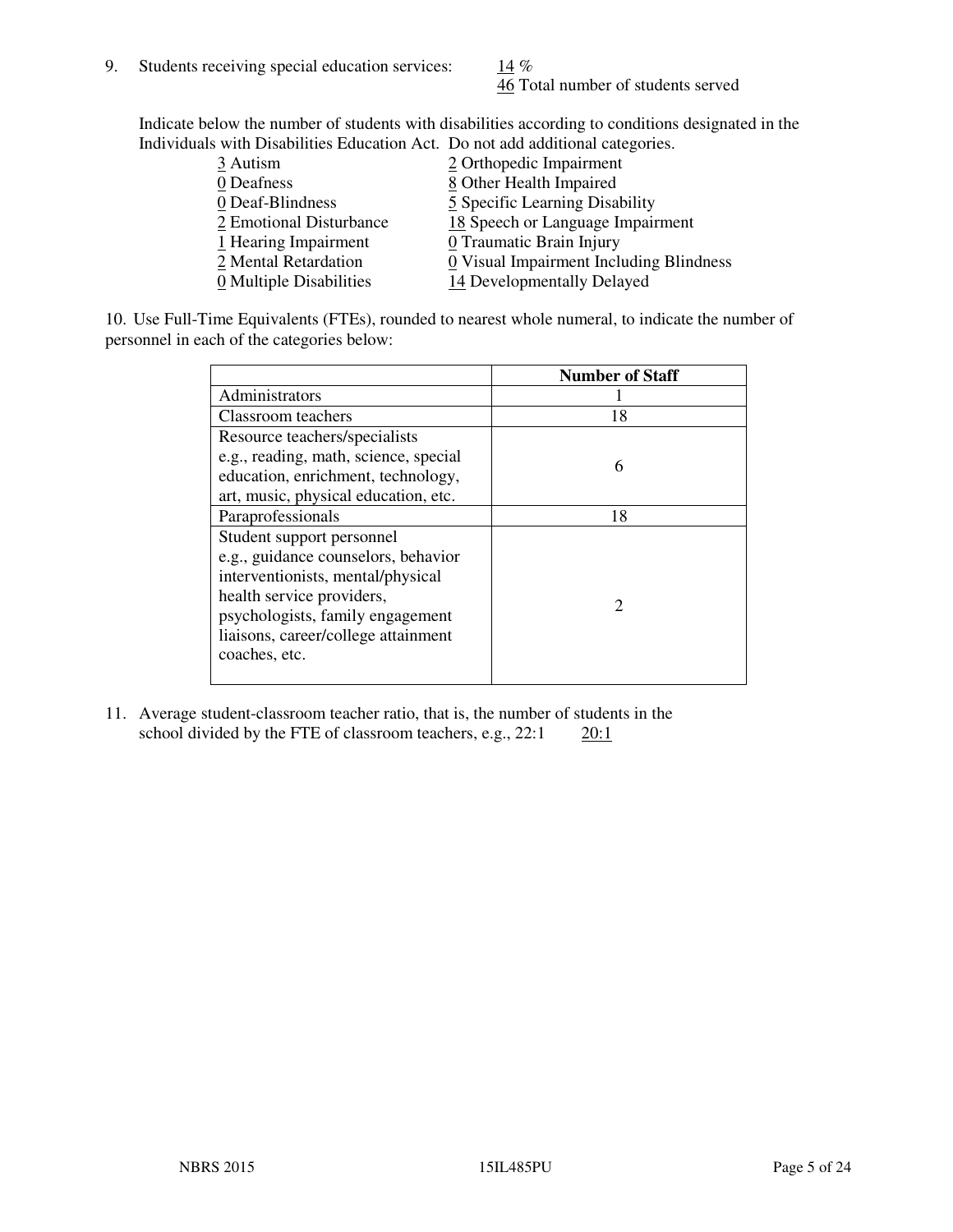12. Show daily student attendance rates. Only high schools need to supply yearly graduation rates.

| <b>Required Information</b> | 2013-2014     | 2012-2013       | 2011-2012 | 2010-2011 | 2009-2010 |
|-----------------------------|---------------|-----------------|-----------|-----------|-----------|
| Daily student attendance    | 97%           | 97%             | 96%       | 95%       | 95%       |
| High school graduation rate | $\gamma_{\%}$ | $\mathcal{V}_o$ | $0\%$     | 0%        | 0%        |

#### 13. **For schools ending in grade 12 (high schools)**

Show percentages to indicate the post-secondary status of students who graduated in Spring 2014

| <b>Post-Secondary Status</b>                  |       |
|-----------------------------------------------|-------|
| Graduating class size                         |       |
| Enrolled in a 4-year college or university    | በ‰    |
| Enrolled in a community college               | $0\%$ |
| Enrolled in career/technical training program | $0\%$ |
| Found employment                              | $0\%$ |
| Joined the military or other public service   | 0%    |
| Other                                         |       |

14. Indicate whether your school has previously received a National Blue Ribbon Schools award. Yes No X

If yes, select the year in which your school received the award.

15. Please summarize your school mission in 25 words or less: Pecatonica Elementary School creates students who are confident, competent, resilient, and positively contributing citizens, through comprehensive preparation and high expectations of academic rigor.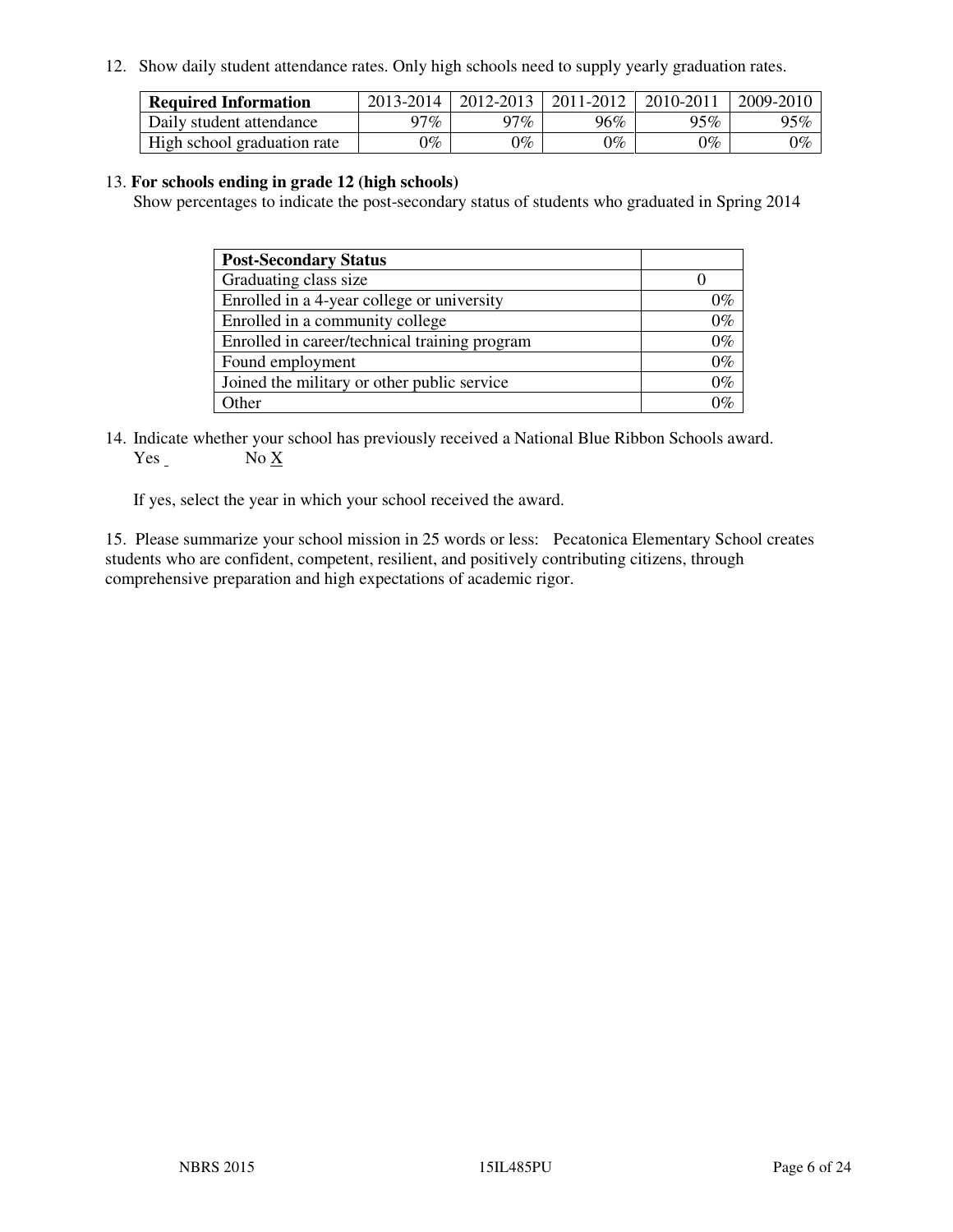# **PART III – SUMMARY**

Since its inception in 1938, our school has undergone numerous reconfigurations, additions, and renovations to blossom into the K-4 learning center it is today. Pecatonica Elementary School is located in Pecatonica, Illinois, a small rural town of just over 2,000 people, and for most of its history, the small village of Pecatonica was the only source of students for our school district. But in 1999, the community of Westlake Village was formed, with hundreds of homes that would effectively double the size of the Pecatonica School District as it further widened its boundaries. Today, the school district serves just under 1000 K-12 students in 3 school buildings. Our major challenge is that while we are not a racially diverse community, our economic diversity encompasses both subsidized housing options for low income families and luxury homes. In the last nine years, our economically disadvantaged population has tripled while our student achievement has improved significantly. We take great pride in maintaining our small school feel where each child gets just what he or she needs to succeed!

To best meet the needs of our diverse population of students, our district boasts one of the lengthiest school days and some of the smallest class sizes in Winnebago County to maximize instructional minutes for our students. Each day, the learning opportunities include authentic, hands-on activities to help grow our K-4 students into capable readers, writers, and mathematicians. Inclusive special education services keep students learning with their peers and connected to the core curriculum at their grade level. We have clearly defined minimum competencies for students at each grade level to demonstrate mastery of content and preparation for the upcoming grade level. To ensure student success, each grade level team functions as a Professional Learning Community (PLC), which meets daily for 15-20 minutes to discuss curriculum, assessment, student achievement data, student progress toward goals, and Response to Intervention (RTI). The principal, special education staff, and reading specialist meet with PLCs at least once per week. We believe that it is this focused commitment to excellence that has allowed our students to experience such consistent success.

While walking the halls of Pecatonica, you'll find a Kindergarten or 1st grade class reading or playing a math game with their third or fourth grade buddies or hear the music for an upcoming grade level's concert wafting through the halls. You'll see teachers meeting daily with small reading and math groups to best meet the needs of each of our students. Inviting classrooms, many with non-traditional seating like yoga balls and exercise bikes, meet the needs of students who need to motor as they work. Watch our students using iPads to take virtual field trips to outer space, scanning access codes their teachers have placed throughout the school with embedded information about the planets. Stop by our SuccessMaker Lab, where all students get computer-driven math and reading instruction at their just right level several times per week, providing challenge or remediation to meet a child's needs.

What really sets our school apart from others is that we provide a wide variety of after school activities for elementary students. Many extracurricular activities are available at no cost to families so that most students can participate in opportunities that include: Healthy Heroes (exercise and nutrition training), Pecatonica Aspiring Writers (young author program), Pec Pacers Running Club, Forensics for Kids (speech giving), and Random Acts of Kindness Club, where students have made scarves and blankets for the homeless, write positive notes for staff and peers, and actively help those in need. Our own dedicated teaching staff volunteers their time to provide these programming options for our students, impacting lives, and helping each student find his or her own niche. We also offer several programs for families that do come at an additional cost, but expand our options for students even further, including Mad Science Club, Young Rembrandts art program, and Stars of Tomorrow drama group. Due to the generosity of our very active PTO, scholarships are available to ensure that no student is denied the opportunity to participate due to an inability to pay for the program cost. It is our belief that involved students are committed to excellence in every aspect of their lives, making them productive members of our community. This is especially important in Pecatonica, as most of our families remain in the community for generations, where approximately ninety percent of each Pecatonica High School graduating class started Kindergarten together at Pecatonica Elementary. During the last three years of expanding our co-curricular offerings, our student achievement has reached the highest proportions in our history, and we have earned Illinois' Academic Excellence awards in 2011 and 2012 for having 90% of our students meet and exceed state standards on our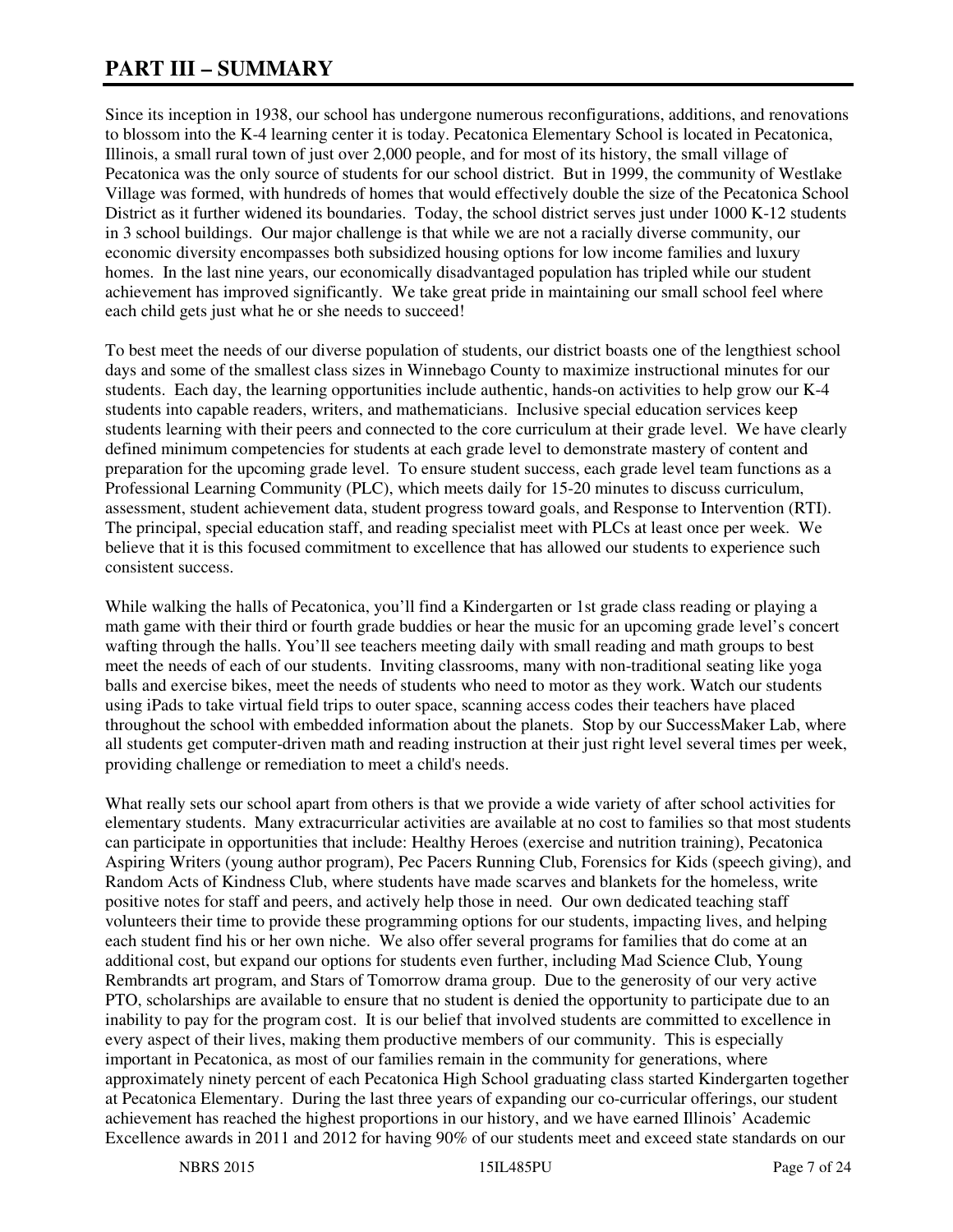state assessment for three consecutive years. In addition, Pecatonica Elementary has been a School Search Bright Star Award recipient three different times for demonstrating high performance with low funding per pupil, an honor bestowed upon just 10% of Illinois schools. For a small rural school to demonstrate this type of academic excellence consistently over time is an accomplishment of which we are very proud.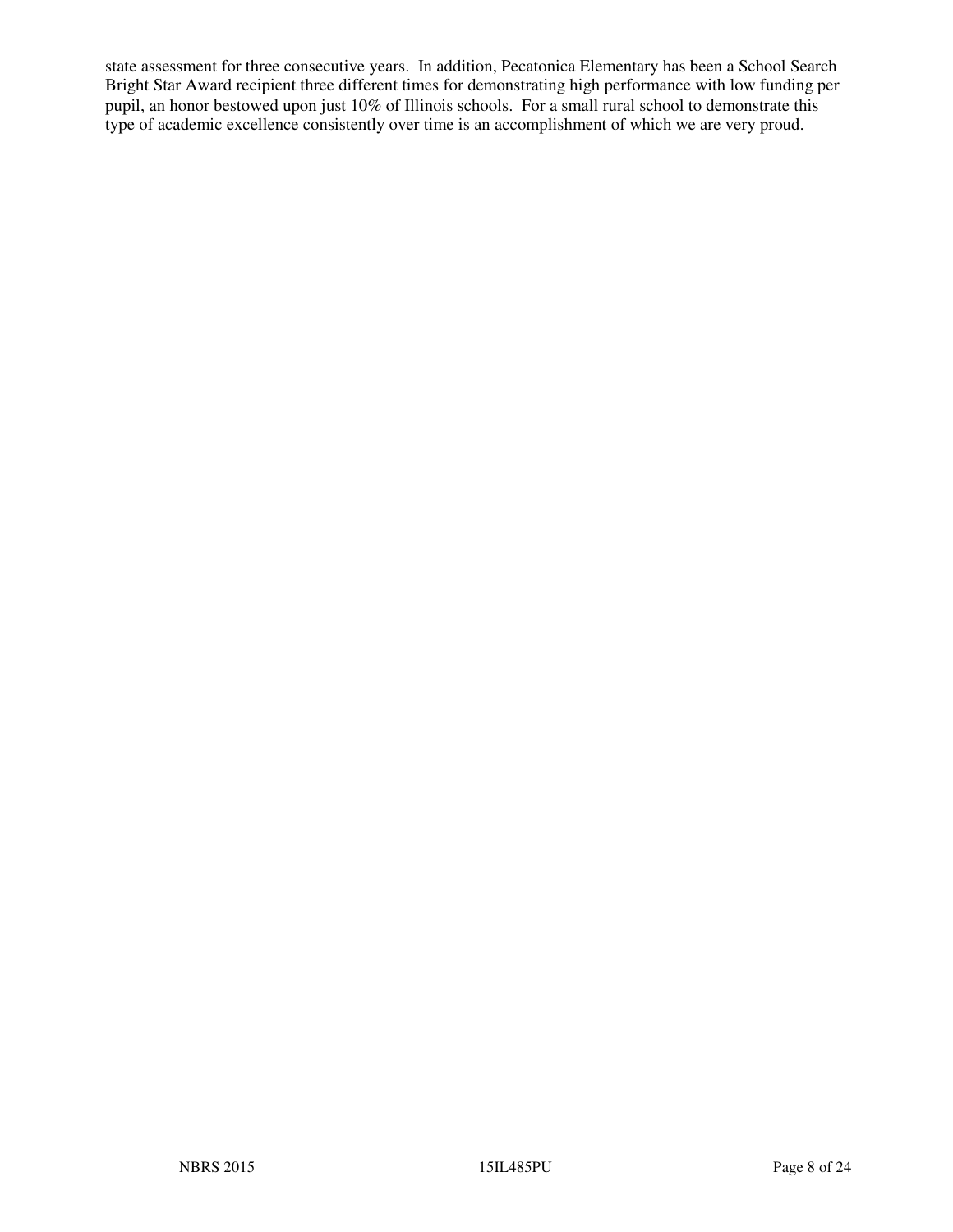## **1. Core Curriculum:**

Pecatonica Elementary School offers a research-based, balanced literacy approach to helping students master the CCSS-ELA. Students read daily from texts at their independent reading level. They spend a significant portion of their instructional time reading for pleasure in texts selected for the student through individual conferencing with his or her teacher. During conferences, teachers listen to the student read the text, provide corrective feedback, and then set new goals for the student to attain before the next conferencing opportunity. In addition, teachers meet with small groups for reading instruction, where the focus is on providing systematic strategy instruction to improve students' reading fluency and comprehension. Students are taught close reading strategies, their comprehension skills built through rich, small group discussions where the teacher and similar-achieving peers meet to discuss texts. Large group instruction focuses on systematic strategies needed by all students for success when reading grade level material. A wide variety of text is utilized at the small group reading table, including science and social studies resources, to help students best navigate these challenging informational texts. Nonfiction pieces provide sources for research tasks, writing across the curriculum, and demonstration of speaking and listening standards when preparing speeches. From first grade through fourth, our students all complete multiple research projects each year. Whether it is a first grader's animal report or a third grader's country research project, our students are becoming capable synthesizers of information and confident presenters.

Our school adopted a systematic, sequential, hands-on phonics, spelling, and handwriting curriculum eight years ago that continues to create students who excel in the language arts. This program is built on a tiered approach that provides a standards-aligned scope and sequence for the instruction given to all students in each grade level. The program also includes "double dose" small group intervention lessons that provide a remediation of each lesson and progress monitoring of student growth for any student who is not scoring within the average of their peers. The primary goal is closing the achievement gap on specific phonics skills before a student can develop significant, pervasive spelling weaknesses.

Science and social studies instruction is firmly embedded in our approach to presenting the CCSS-ELA. Students are provided opportunities to read, research, and write for real purposes, and our district has made a commitment to purchasing a wide variety of content area texts at all reading levels so that they can be used for core literacy instruction. Daily, students are challenged to read for information, whether it is a patterned text on communities for Kinders or a study of the Northwest region for 4th graders. Our PLC teams have worked with the principal and curriculum director to unpack the CCSS-ELA and develop authentic research experiences for students. We have recently begun to work through the Next Generation Science Standards, seeing how these will reshape our instruction in Pecatonica. Our teachers have committed to employing quality content area reading strategies to help students become better readers of non-fiction texts. Time at the guided reading table or in front of the SMARTBoard with a shared text is being invested to help students navigate informational texts, learning valuable facts from captions, and how to discover the meaning of unfamiliar vocabulary in a text's glossary. It is not uncommon to see Kinders pouring over a non-fiction big book with highlighting tape for main ideas or 2nd graders gathered around the guided reading table with their science textbooks and sticky notes to mark new facts about magnets.

Our hands-on, CCSS-aligned mathematics curriculum is an area of pride and much professional research in Pecatonica. Students work to master basic facts through hands-on games, as well as computer software tools that offer structured practice and growth measurement. Each grade level has a specific fact mastery goal for students. Our SuccessMaker software program provides students ample opportunities for enrichment and remediation as their needs dictate. Classrooms visit the specialized computer lab several times per week, and progress monitoring data is gathered during each visit to monitor student progress toward benchmarks. Our adopted math curriculum was recently heralded through an unbiased research symposium as the most rigorous, CCSS-aligned, user-friendly program currently on the market. In year two of implementation, we have noticed significant student growth on both standardized and formative assessments of mastery.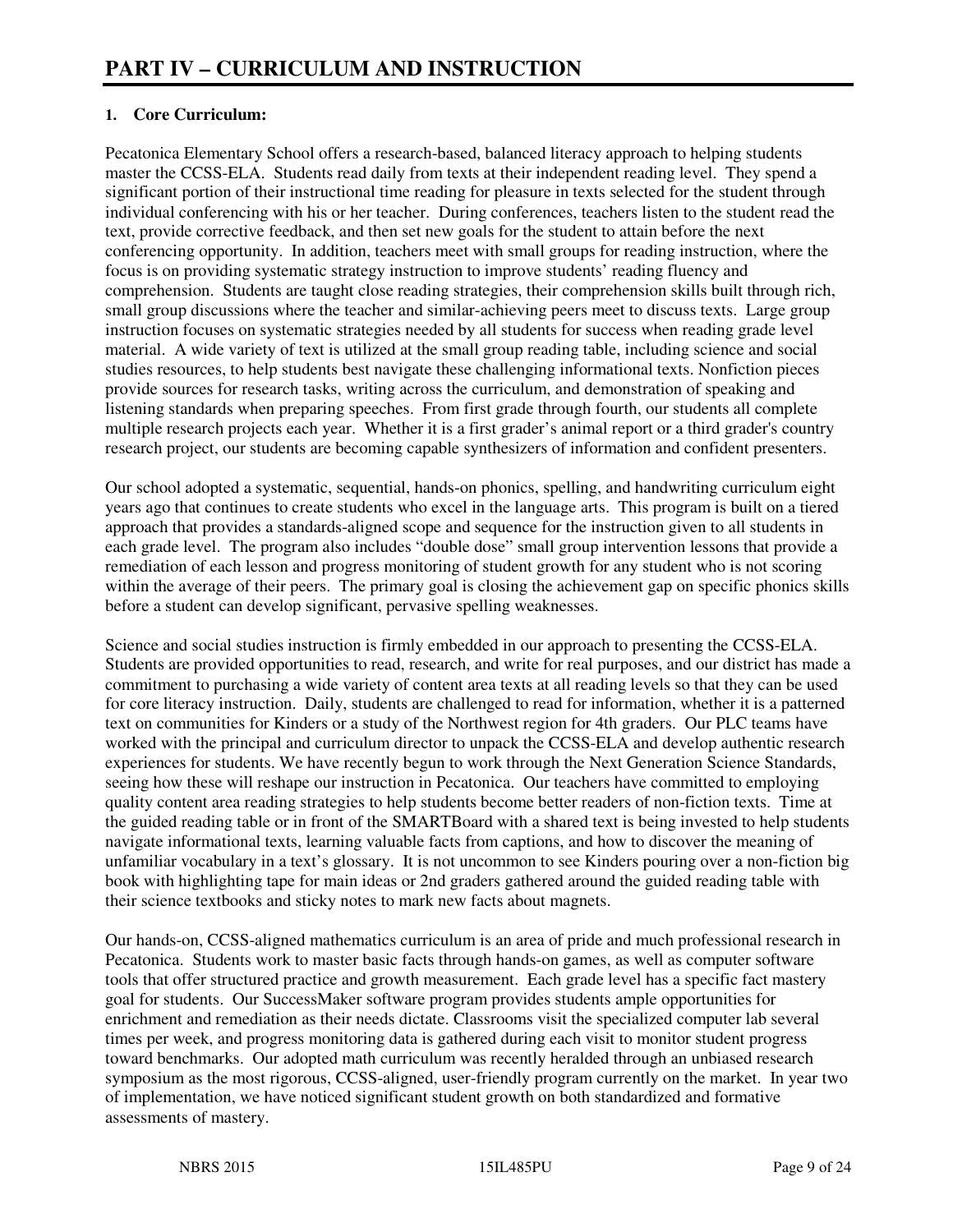#### **2. Other Curriculum Areas:**

While Pecatonica has been recognized for academic excellence, it is our visual and performing arts curriculum that really sets us apart from other elementary schools and enhances our students' learning experience. Our art teacher has fully embraced an approach to art instruction known as Teaching for Artistic Behavior (TAB). This approach means that our K-4 art students experience a variety of artistic opportunities during their 45 minutes of art instruction each week. The art room, known as "The Dragonfly Studio," provides students with an interest-based centers approach, where students take minilessons provided by the teacher and employ the knowledge in self-selected projects. The teacher opens various "studios" once students have the art knowledge from minilessons to complete them, such as printmaking, weaving, origami, etc. Students select their best work each quarter to be WOW pieces, write an artist's statement, and submit the piece for the annual Art Fair. The teacher has well-defined and clear expectations for what makes a WOW piece, and her instruction strengthens students' perseverance, attention to detail, as well as their critical thinking, innovation, and many other 21st century skills.

Music instruction at Pecatonica Elementary is second to none, and our concerts rival off-Broadway productions. The nearly hour-long, themed productions our music teacher choreographs allow for each student who wants one to have at least one instrumental solo, dance, or speaking part in each program. Most recently, the 4th grade show was a Christmas musical that was geared to grades 4-8, and one would never have guessed that our students were only 4th graders during the performance! Each grade level performs their own concert at some point during the school year in a dress rehearsal for the entire elementary school and an evening performance for their families. The music teacher also takes each grade level show "on the road," performing for senior groups and other local community organizations. The amount of rehearsal and performance time it takes to accomplish each individual grade level concert further develops students' 21st century skills. The music curriculum exposes students to a wide variety of music and instruments from many cultures during their 90 minutes of K-4 music instruction each week. The curriculum also provides instruction for each student to learn, during his or her Kindergarten year, the Star Spangled Banner's lyrics and meaning, culminating in membership in the SSB Club, the ability to perform with all 1st-4th graders at the Homecoming football game at our high school each fall, at home basketball games, and as fourth graders, in front of thousands of fans at an arena before a professional hockey game.

Our physical education curriculum offers students a games-based approach to physical fitness, as well as the opportunity to develop his or her personal strength and growth through structured exercises. Students walk/run the mile each year, growing and improving throughout their academic career. Students participate in the Jump Rope for Heart fundraiser for the American Heart Association, and they not only progress in the healthy cardiovascular habit of jump roping, but they give back to this wonderful organization by jumping in honor or memory of a family member for pledges. In all grades, students develop their physicality, teamwork, and game strategy through play. In grades 3 and 4, physical fitness excellence has been recognized for many years through the renowned National and Presidential Fitness Programs, but we, like many other districts across the country, are transitioning to the new Presidential Youth Fitness Program. Our students receive 90 minutes of physical education each week, and to encourage daily activity, students have at least 20 minutes of recess each day. Nutrition and health instruction is currently embedded into our science curriculum, and we often facilitate it with presentations from local dentists, nursing staff, and outside counseling agencies.

Our school has two fully functioning computer labs, two classroom carts of Chromebooks, and nearly 50 iPads. But without a cohesive approach to technology instruction, students could not reach their full potential. Typing instruction allows first grade students to begin honing their keyboarding skills. Teachers have received training on Google Apps for Education and possess a district-provided Chromebook. Each student has his or her own Google account where we have developed expectations for each grade level. Even in first grade, our students are creating presentations with Slides to showcase their animal reports. Technology is also embedded in everyday writing and researching tasks to best prepare students for their futures, which is the ultimate goal of our curriculum.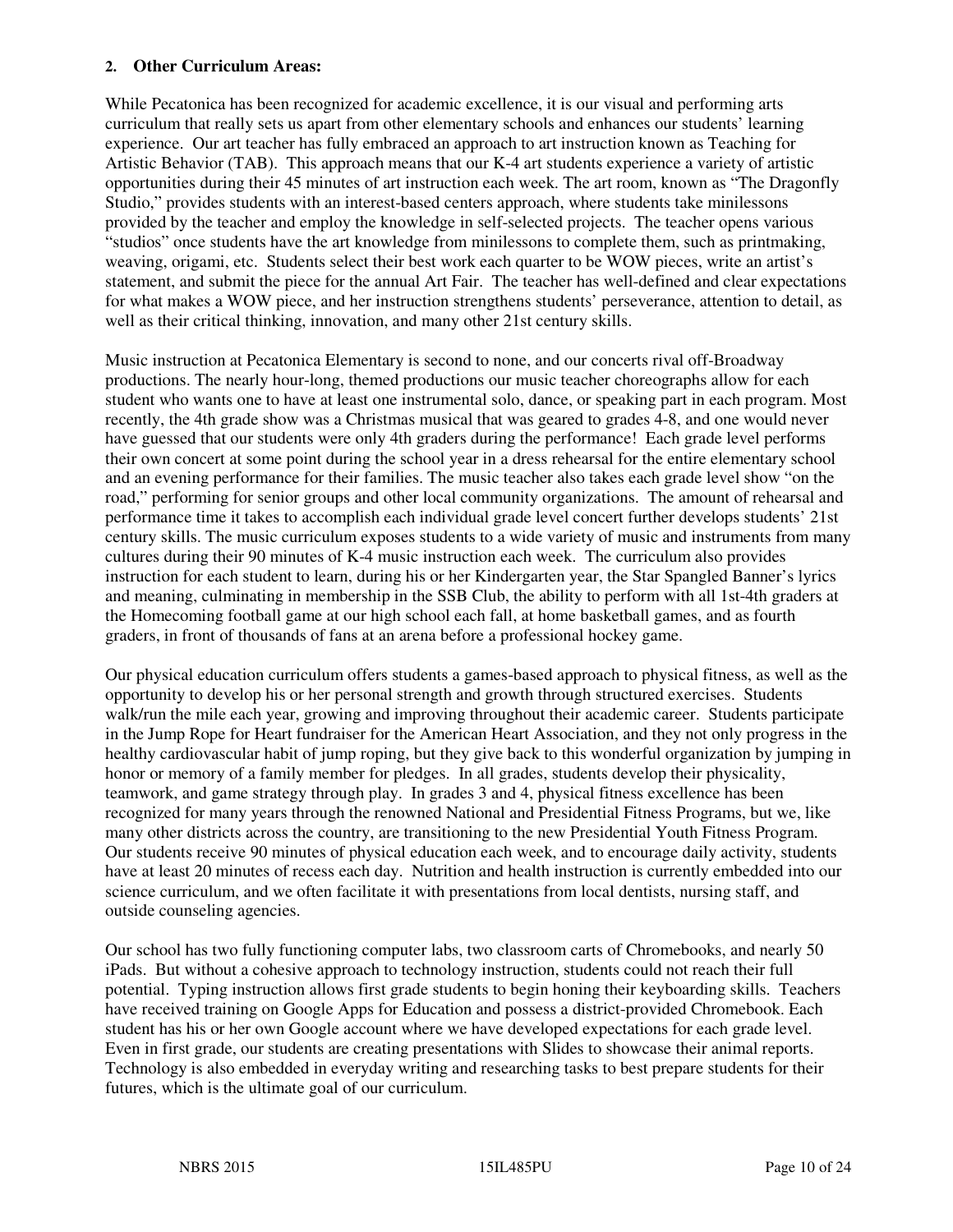#### **3. Instructional Methods and Interventions:**

Pecatonica Elementary School offers a differentiated learning environment with small class sizes to best meet the needs of each individual student. Alternative seating options, like stability balls and exercise bikes, allow for students' comfort while learning. Interactive lessons are presented on SMARTBoards so that short video clips can be used to show rather than tell students about a concept. Students with academic needs are supported as often as possible in regular education co-teaching environments. Collaborative learning opportunities abound as students learn together with teacher guidance.

The majority of reading and mathematics instruction at Pecatonica Elementary in grades K-2 occurs in small, guided groups to tailor instruction to students' needs. In grades 3-4, we use formative assessment data, including pretesting of math concepts, reading benchmark data, and phonics inventories/assessments to place students in "walk-to-learn" environments for math and ELA instruction. Last year's data from formative assessment, standardized achievement testing, and our state assessment showed positive impacts of our fourth grade's pilot of the walk-to-learn environment. Groups of students with similar conceptual needs allow us to differentiate instruction and provide explicit teaching of necessary concepts, giving both students who excel and struggle appropriate challenge and pace. These fluid groups changed for each unit of study for math based on pretesting of concepts and mid-module assessments, resulting in 100% of fourth graders meeting their end of year Measures of Academic Progress (MAP) targets for math. Similar gains were not noted last year for 4th graders in ELA, where we had not piloted the walk-to-learn format of instruction. This year, we have employed walk-to-learn for ELA and math in grade 4, and for math in grade 3. We are considering expanding this concept to other grades and subject areas.

Tiered instruction for our Response to Intervention initiative in K and 1 includes a "Power Hour" of interventions where students get explicit, systematic, teaching of concepts, with daily practice and progress monitoring of improvement, from a variety of support staff. We have offered Reading Recovery interventions for nearly twenty years to our most challenged first graders, and we employ a Title I teacher and paraprofessional to carry out Title I Reading and Math interventions of varying intensity to the bottom 20% of students at every grade level, meaning that approximately 30% of Pecatonica Elementary students receive some type of Title I support to improve their achievement. These interventions have been successful, evidenced by the high percentage of disadvantaged students meeting and exceeding standards.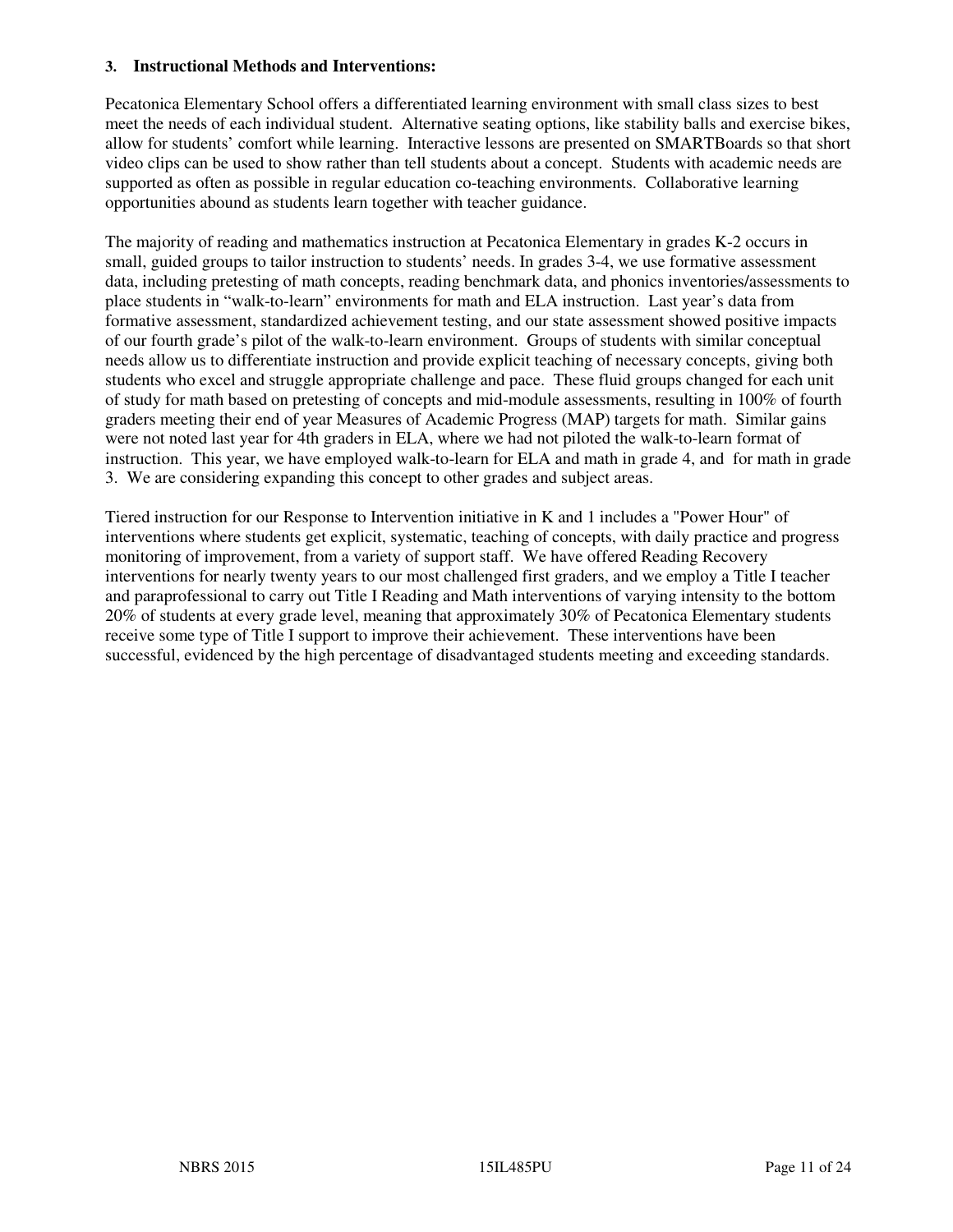#### **1. Assessment Results Narrative Summary:**

Over the last five years, our students have evidenced exceptional achievement on the Illinois Standards Achievement test (ISAT), a measure of math and reading for our 3rd and 4th graders and a science measure in 4th grade. During this five year period, Pecatonica has consistently outperformed the state average by at least 5 percentage points in each subject, and recently, as many as 24, since the introduction of the new cut scores. In 2011 and 2012, we were bestowed the Illinois Academic Excellence Award for having 90% or more of our students meet or exceed the state standard on the ISAT for a minimum of three consecutive years. We have also been recognized every year as one of the top four non-magnet elementary schools of the 119 schools in the Rock River Valley region, and in 2014, we were the highest achieving non-magnet on that list. These successes are a direct result of our teachers' commitment to excellence and student growth.

Our low income and IEP subgroup size each year is very small, too variable to use for trend analysis. During the last five years, the size of our special education and low income populations ranged from less than 10 to 22 students. However, data trends show many positive traits with these two populations over these five years, to include 8 separate times that the low income subgroup equaled or outperformed the overall achievement of the entire testing population and many times where students with IEPs exceeded the state standards in a tested subject, an accomplishment we believe is directly linked to quality instruction within inclusive special education environments. Despite the 2013 school year, when the state made significant changes to the cut scores for meeting and exceeding standards, we have demonstrated high achievement for both our overall and subgroup populations. For that reason, before making major curricular changes, the 2013 results are best analyzed by comparing the raw data scores from 2012 to 2013, where both 3rd and 4th graders demonstrated growth in math and reading on the actual number of correctly answered questions, effectively showing there wasn't a significant decline in achievement. We continue to analyze data and audit our curriculum to ensure student success, but in a small school like ours, it takes more than one year of data to know what decisions are necessary.

#### **2. Assessment for Instruction and Learning and Sharing Assessment Results:**

Our teachers have become masterful at using various assessments to guide instruction and to best share student achievement with families. Our reading benchmarks allow teachers to scaffold instruction, identifying specific areas of strength and weakness in a child's reading ability to target for instruction. Teachers share this information with parents to explain an individual's reading performance and how to help the child grow as a reader. Unit assessments for phonics and spelling demonstrate mastery or show a need for specific remediation, further driving ELA instruction. Math pretest, mid-module assessment, and post test data are used to form instructional groups, provide targeted instruction, and progress monitor our students and our curriculum. Our teachers' toolbox of assessments for all subjects includes skill checklists, teacher-created, common formative assessments, benchmark information from SuccessMaker, nationally and locally normed data from MAP testing, and state assessments, which are perhaps a better measure of our curriculum than student achievement. These data points are shared and discussed with colleagues, principal, and curriculum director in PLCs and are the basis for instructional decision-making. All data is shared with parents through report cards and conferences.

Teachers have been liberated by our non-traditional grading scale to be very candid with parents and our district leaders about student performance on standards-aligned, common formative assessments and overall achievement in the classroom. By removing the pressure of giving an elementary child a C, D or F, teachers can be very direct and share benchmarking data points and unit assessments that are "not at the grade level standard" or "significantly below the grade level standard." This allows for a productive dialogue with parents about actual student achievement without the stigma attached to a failing grade. We can effectively communicate our specific areas of concern from assessment data and identify unmastered standards in an objective way that clearly shows areas for needed growth and celebrates areas of notable success. MAP data is shared thrice yearly with families and the board of education, offering a snapshot of how the child's achievement in math, reading, language arts, and science compares to peers at the school, district, and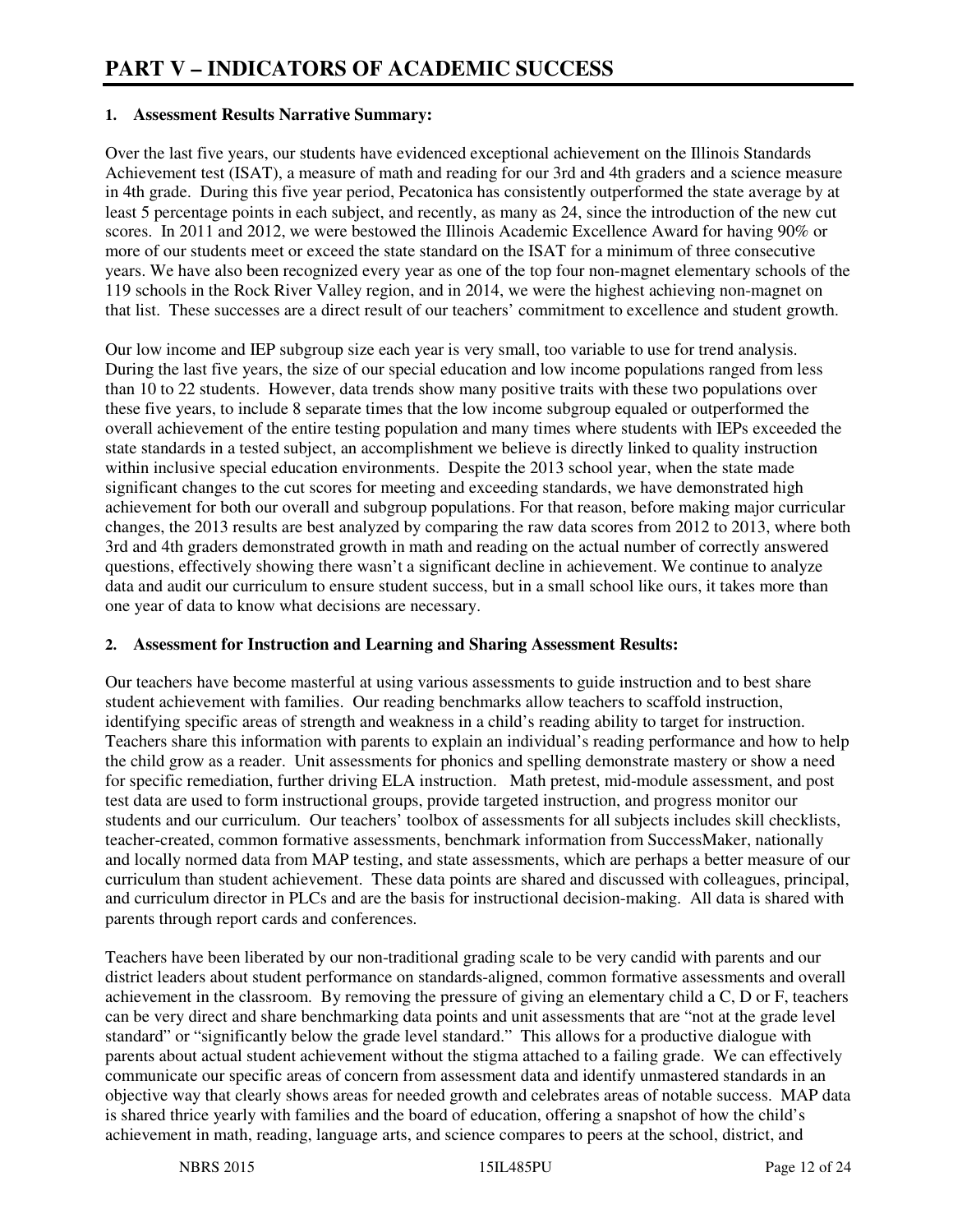national levels. Our state assessment results are given to parents in an easy-to-read format and discussed at PLCs in terms of how they may or may not suggest a need for a curricular or pedagogical change. In Pecatonica, assessment drives our instruction and our curricular adjustments.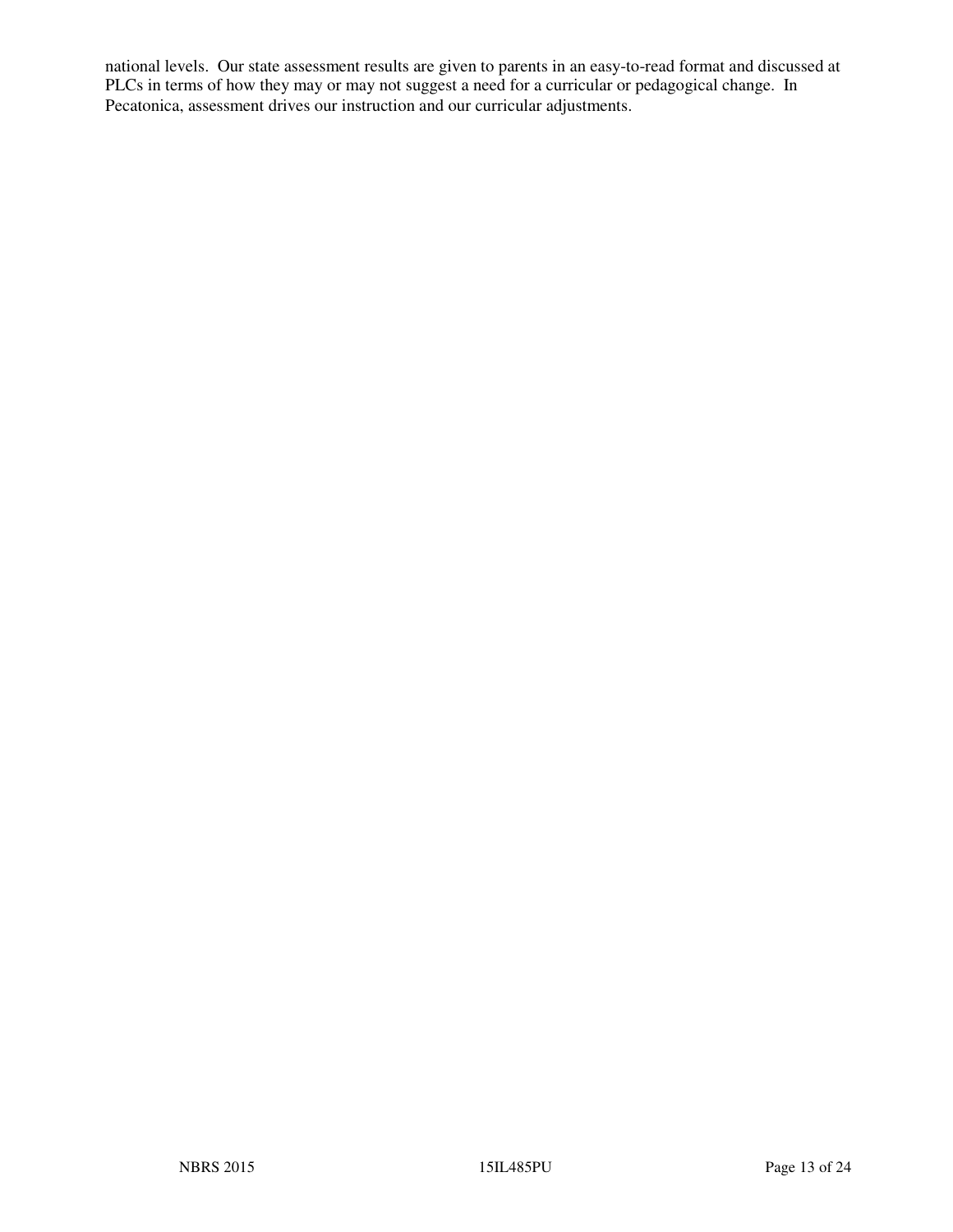# **1. School Climate/Culture**

Pecatonica Elementary is a child-centered environment where we strive to help students see each day as an opportunity to celebrate learning. It is our privilege as a staff to assist each child on his or her journey to becoming a lifelong learner. Staff provide a visible, engaged presence, a benefit of a small school where we greet students by name in morning lineup to welcome them to school. The adults of our school stay connected to each other through our PLCs and school wellness club, sharing healthy snacks in our lounge, and encouraging each other's exercise through after hour classes and weekly wellness challenges for prizes. We have regular celebrations of special life events as a work family. We earn "jeans days" for incentives like loading the buses quickly after school, and enjoy luncheons catered to show appreciation for staff a few times each year. When someone does an amazing job at something, we thank them by singing our special Thank-You Song, to which each adult and child knows all the words!

Student engagement and motivational experiences are the efforts of the Positive Behavior Interventions and Supports (PBIS) team, comprised of staff from each grade level and specialty. This team works to address the social, emotional, and behavioral needs of students, meeting bimonthly to create experiences that enhance the learning environment of our school for students and adults. These include events like our Unity Day each fall, where all students are placed in K-4 multi-age groups of 6-8 students, traveling inside and outside the school, to complete an entire day of team-building challenges with an adult staff as their leader. Unity Day teams then reconvene at other points during the year to create a small family within our learning community. These adults stay connected to these groups, giving those students a special sense of belonging. Unity Day teams meet again to create decorated Earth Day paper bags for our local grocery store to use during Earth Week. On the first day back after Christmas break, we conduct an annual staff versus students Minute to Win It physical challenges assembly. This is one of many incentives for students who have earned "caught you being good" tickets for displaying targeted positive behaviors, like helping a friend without being asked.

Our principal is a family-oriented leader who understands we can best take care of our students when we know our own families are well cared for. As a staff, we coordinate coverage for one another so that we can attend an event at our own children's schools or care for an aging parent. Our principal is very handson with our students, knowing each child as an individual learner. She even celebrates the birthday of each child with a book and a private chat, as well as monthly birthday parties for students, complete with cake and balloons.

It is the mission of each adult to make Pecatonica Elementary the best possible learning community for our students and staff!

## **2. Engaging Families and Community**

Building relationships and effective communication are integral to our school improvement and student successes. Families visit us regularly for events such as Meet the Teacher Night, Back-to-School BBQ, Jog-a-Thon, Halloween parade, classroom parties, concert nights, and grade level open houses. These special events make us like a large extended family, and students see us as a united team! To effectively communicate, we reach out in many ways. Our tech-savvy families appreciate our teachers' blogs that can send updates straight to their smartphones and quench their thirst for easily accessible information, providing snapshots of their children's days at school. School email blasts and teachers' use of Remind 101 effectively inform families of important events. Our biweekly school newsletters are available for easy access online, as well as in paper format. A weekly Communicator, a large envelope of papers and school communications, is sent home on Thursdays so parents know when to expect it and can keep abreast of school events. We have a large number of regular, loyal parent and grandparent volunteers who support our school and initiatives, assisting in the library, counting laps at Jog-a-Thon, or helping at home by cutting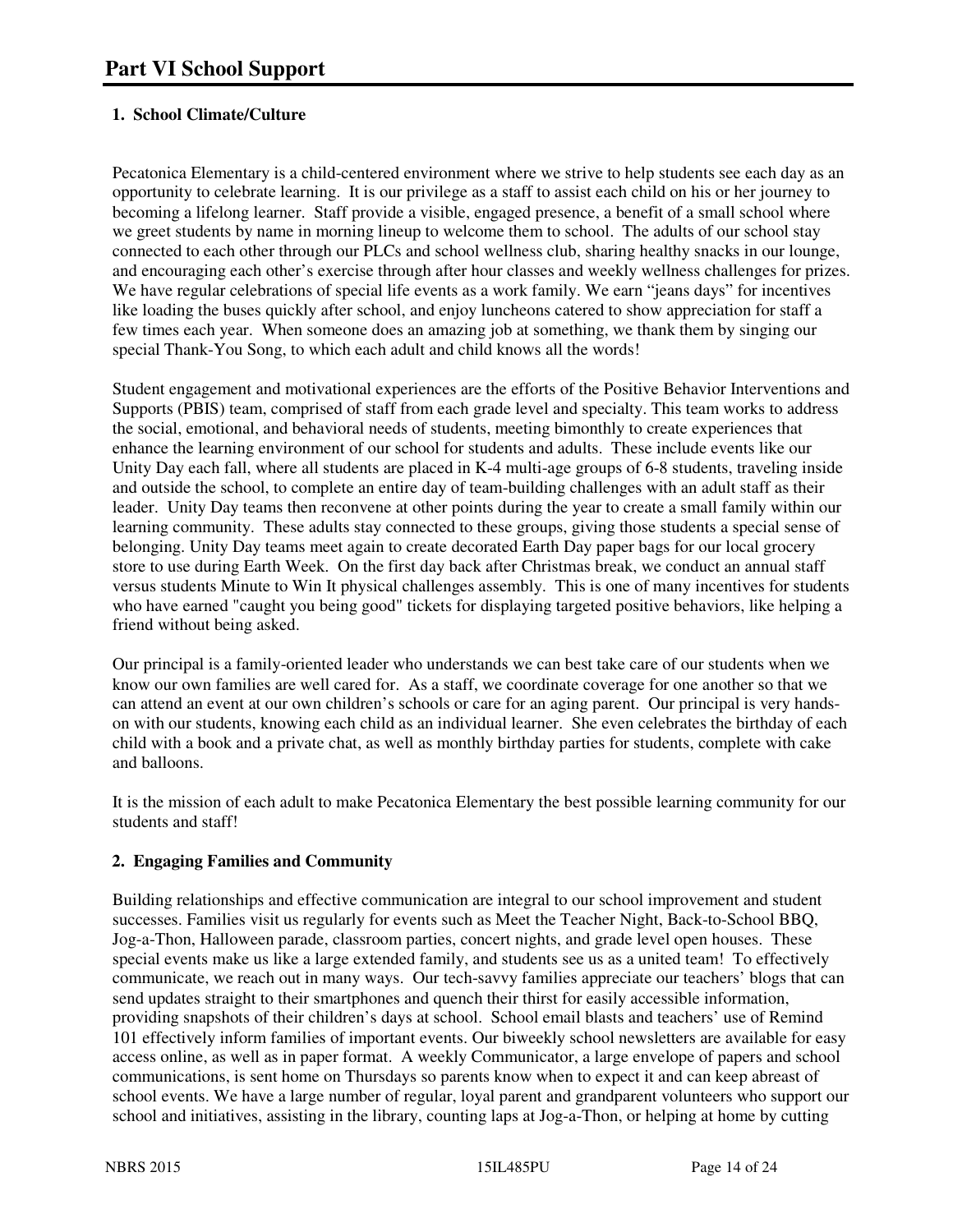lamination or donating water bottles for an art sculpture. These roles all help us with our goal of providing the consummate learning experience for each child, and children see their parents as our partners.

Our partnerships with local organizations have been exceedingly beneficial for us. College students who have come to us for clinical experience and student teaching from our local four year university have essentially been on semester long job interviews, and many have been hired as full time teaching staff. These represent some of the most solid hiring decisions we have made to increase student achievement. We have a partnership with the Northern Illinois Food Bank, who provides backpacks of non-perishable food for needy families to end food poverty on the weekends when students don't have access to hot lunch at school. This allows students to have their basic needs met, thus leading to increased student focusing and achievement. We believe that this is one of the reasons our economically disadvantaged students excel. Our local grocery store is a generous benefactor of snacks for students who cannot provide their own. The police chief provides school safety training and crisis drills with us. Our fire department delights in bringing the fire trucks during Fire Prevention Week and even sprayed water for the children to play in so we could safely hold our Back to School BBQ during a record heat wave. Our learning community works to make our school events successful for our students, which creates students who are engaged, successful learners.

#### **3. Professional Development**

It is the philosophy and practice of the Pecatonica School District that we must continue to develop and refine our talented staff in order to enhance student achievement and school improvement. To accomplish this goal, the multi-faceted professional development plan for Pecatonica offers learning opportunities for the principal and teachers from sources both within and outside the district.

Grade level PLC teams provide teachers and principal opportunities for growth, as colleagues converse, share, and learn from one another's ideas, successes, and challenges. Teachers collaborate on lesson ideas and data, conduct book studies, and grow as educators. Teams meet weekly with our district curriculum director and principal to maintain focus on our school mission, current curricular and assessment endeavors, and to analyze data to drive instruction. These meetings also help the principal and curriculum director support teachers by providing relevant district-provided professional development on School Improvement Planning (SIP) days based on teachers' expressed needs. For example, prior to drafting our common formative assessments, two SIP days were spent with experts in the field to build our teachers' capacity for the task. In addition to daily PLC meetings, the principal has also orchestrated release time each quarter for teams to have time to work on curriculum and common assessments, as well as to collaborate for lengthier periods of time with special education staff, the principal, and curriculum director. These meetings were created at the request of teachers who found similar summer release time particularly valuable.

Pecatonica affords teachers the opportunity to attend at least three days of professional learning opportunities outside the district each year, targeting teachers' personal goals for professional development. Conferences and workshops offer educators information about current best practices that are then brought back and shared with colleagues to enhance our school. Historically, such professional development experiences shaped our implementation of balanced literacy, standards-based grading, and math games to support basic fact mastery. In addition, our principal and many of our teachers continue to present at conferences and workshops across the state and country, sharing the best practices at Pecatonica Elementary that have lead our small, rural school to significant student successes.

Learning opportunities such as these are celebrated in the teacher evaluation process. Teachers are asked to reflect on how their development impacts their teaching, share attainment of their own professional goals, and discuss students' growth.

Our growth as educators profoundly impacts student achievement and school improvement.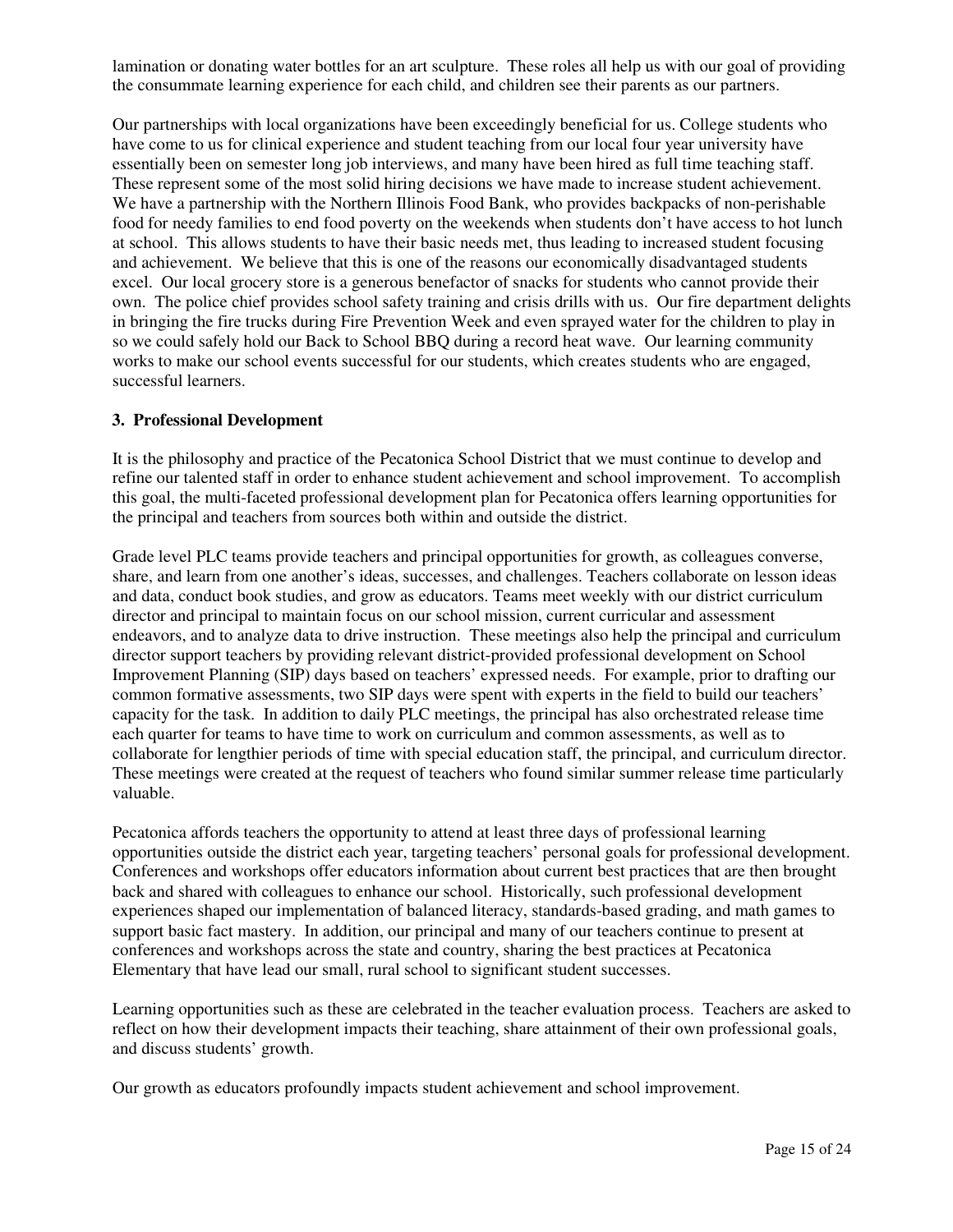#### **4. School Leadership**

The primary focus of educational leadership at Pecatonica Elementary School is preparing students to become capable, well-adjusted lifelong learners through quality educational experiences. This is a shared vision of the Pecatonica staff, and our successes have occurred as a direct result of the "Together Everyone Achieves More" (TEAM) approach. Our school supports the learning of the entire child, from academic growth to social emotional well-being. Each adult on staff plays a vital role to better the life of each child by doing one's job, be it as principal, paraprofessional, teacher, or social worker, to the best of his or her ability. Our superintendent and board of education empower the principal and the staff to make site-based decisions for the betterment of our school and district, and district leaders ensure that our school has the necessary resources to be successful.

Committees help communicate and crystallize the school's focus on student achievement and development, providing a venue where parents, staff, administration, and school board have a voice to craft the optimal learning environment for our children. Diverse perspectives from a variety of stakeholders and sources are sought to ensure that student learning is maximized. The principal communicates to staff through weekly memos of detailed information and necessary tasks requiring completion, ever respectful of adult's precious time, saving meetings for collaborative efforts that require interpersonal interaction.

The principal has created collaborative opportunities to empower staff to take ownership of curriculum, assessment, and student achievement with her guidance and support. To accomplish this, for eight years, the master schedule has been crafted to allow for daily grade level collaboration time where all teachers share a voice and leadership of curriculum and instruction. She firmly believes that the teachers of Pecatonica are instructional experts, and when we all work together, we create a higher quality product, as evidenced by our teacher-created CCSS-aligned curriculum, common formative assessments, and innovative approach to instruction. The formation of PLCs for collaboration have had a profoundly positive impact on student achievement. Individuality of teachers is valued, celebrated, and utilized by the principal to better our school as a whole and shapes our approach to professional growth and school improvement by sharing our talents. As the instructional leader of the school, the principal has endeavored to create a learning community where teachers have been liberated to take risks, be it moving students from desks to non-traditional seating or the establishment and perpetuation of looping classrooms at multiple grade levels.

Children are the life breath of Pecatonica Elementary, where staff warmly greet the children each morning and where the principal works to know every child as an individual. Our leadership philosophy is shared and all-encompassing: Our children are worth our very best efforts.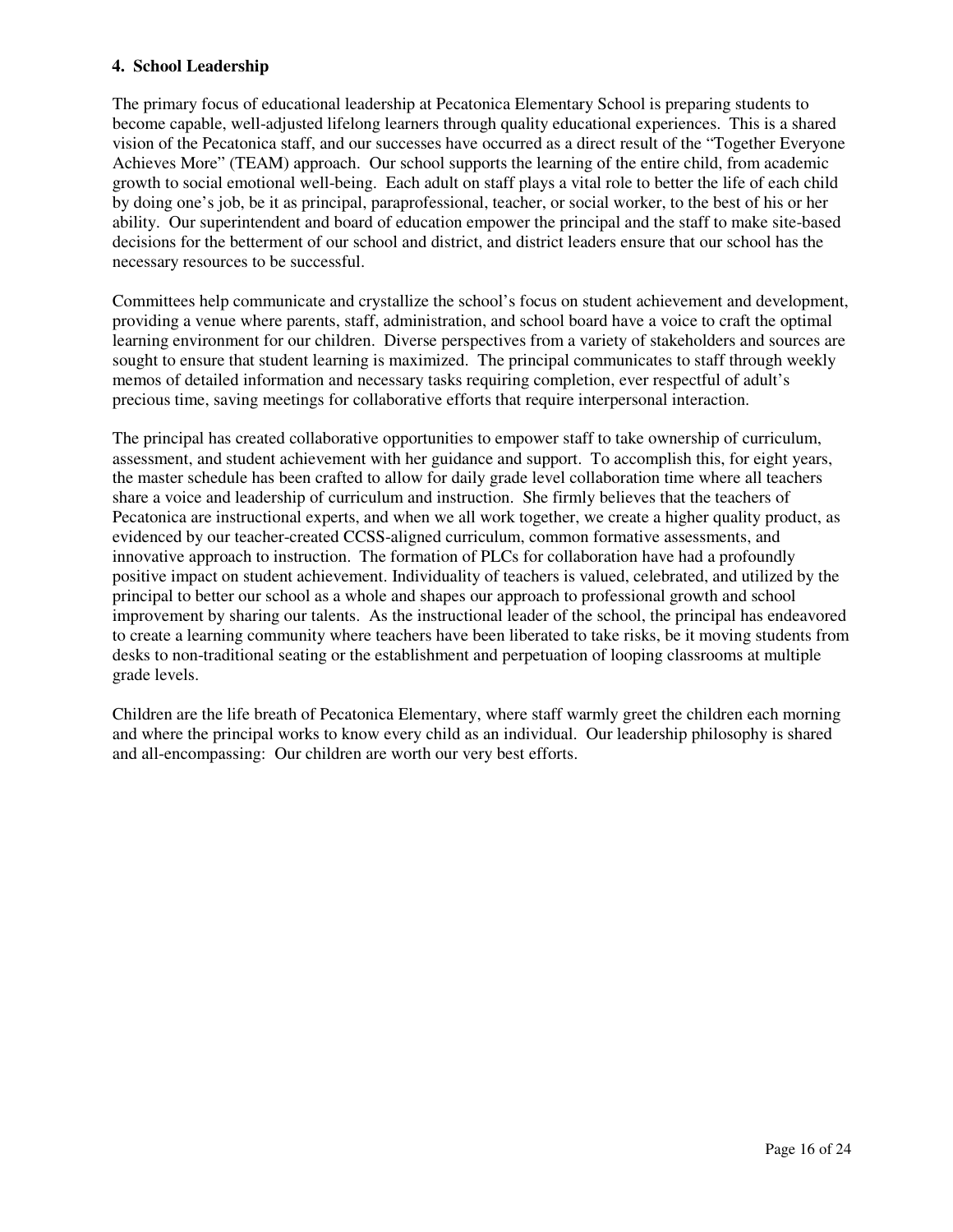| <b>Subject:</b> Math                | <b>Test:</b> Illinois Standards Achievement Test |
|-------------------------------------|--------------------------------------------------|
| <b>All Students Tested/Grade: 3</b> | <b>Edition/Publication Year: 2013</b>            |
| <b>Publisher: Pearson</b>           |                                                  |

| School Year                      | 2012-2013       | 2011-2012      | 2010-2011      | $2009 - 2010$ | 2008-2009        |
|----------------------------------|-----------------|----------------|----------------|---------------|------------------|
| Testing month                    | Mar             | Mar            | Mar            | Mar           | Mar              |
| <b>SCHOOL SCORES*</b>            |                 |                |                |               |                  |
| Meets Standard and above         | 76              | 96             | 95             | 97            | 94               |
| <b>Exceeds Standard</b>          | 14              | 63             | 58             | 61            | 61               |
| Number of students tested        | 66              | 78             | 62             | 70            | 67               |
| Percent of total students tested | 100             | 100            | 100            | 100           | 100              |
| Number of students tested with   |                 |                |                |               |                  |
| alternative assessment           |                 |                |                |               |                  |
| % of students tested with        | $\overline{0}$  | $\overline{0}$ | $\overline{0}$ | 1             | $\overline{0}$   |
| alternative assessment           |                 |                |                |               |                  |
| <b>SUBGROUP SCORES</b>           |                 |                |                |               |                  |
| 1. Free and Reduced-Price        |                 |                |                |               |                  |
| Meals/Socio-Economic/            |                 |                |                |               |                  |
| <b>Disadvantaged Students</b>    |                 |                |                |               |                  |
| Meets Standard and above         | 68              | 100            | 100            | 92            | 92               |
| <b>Exceeds Standard</b>          | $\mathbf{0}$    | 56             | 58             | 42            | 50               |
| Number of students tested        | $\overline{22}$ | 18             | 19             | 12            | 12               |
| 2. Students receiving Special    |                 |                |                |               |                  |
| <b>Education</b>                 |                 |                |                |               |                  |
| Meets Standard and above         |                 | 80             | 95             | 82            |                  |
| <b>Exceeds Standard</b>          |                 | 27             | 53             | 18            |                  |
| Number of students tested        | $\overline{0}$  | 15             | 19             | 11            | $\boldsymbol{0}$ |
| 3. English Language Learner      |                 |                |                |               |                  |
| <b>Students</b>                  |                 |                |                |               |                  |
| Meets Standard and above         |                 |                |                |               |                  |
| <b>Exceeds Standard</b>          |                 |                |                |               |                  |
| Number of students tested        |                 |                |                |               |                  |
| 4. Hispanic or Latino            |                 |                |                |               |                  |
| <b>Students</b>                  |                 |                |                |               |                  |
| Meets Standard and above         |                 |                |                |               |                  |
| <b>Exceeds Standard</b>          |                 |                |                |               |                  |
| Number of students tested        |                 |                |                |               |                  |
| 5. African-American              |                 |                |                |               |                  |
| <b>Students</b>                  |                 |                |                |               |                  |
| Meets Standard and above         |                 |                |                |               |                  |
| <b>Exceeds Standard</b>          |                 |                |                |               |                  |
| Number of students tested        |                 |                |                |               |                  |
| <b>6. Asian Students</b>         |                 |                |                |               |                  |
| Meets Standard and above         |                 |                |                |               |                  |
| <b>Exceeds Standard</b>          |                 |                |                |               |                  |
| Number of students tested        |                 |                |                |               |                  |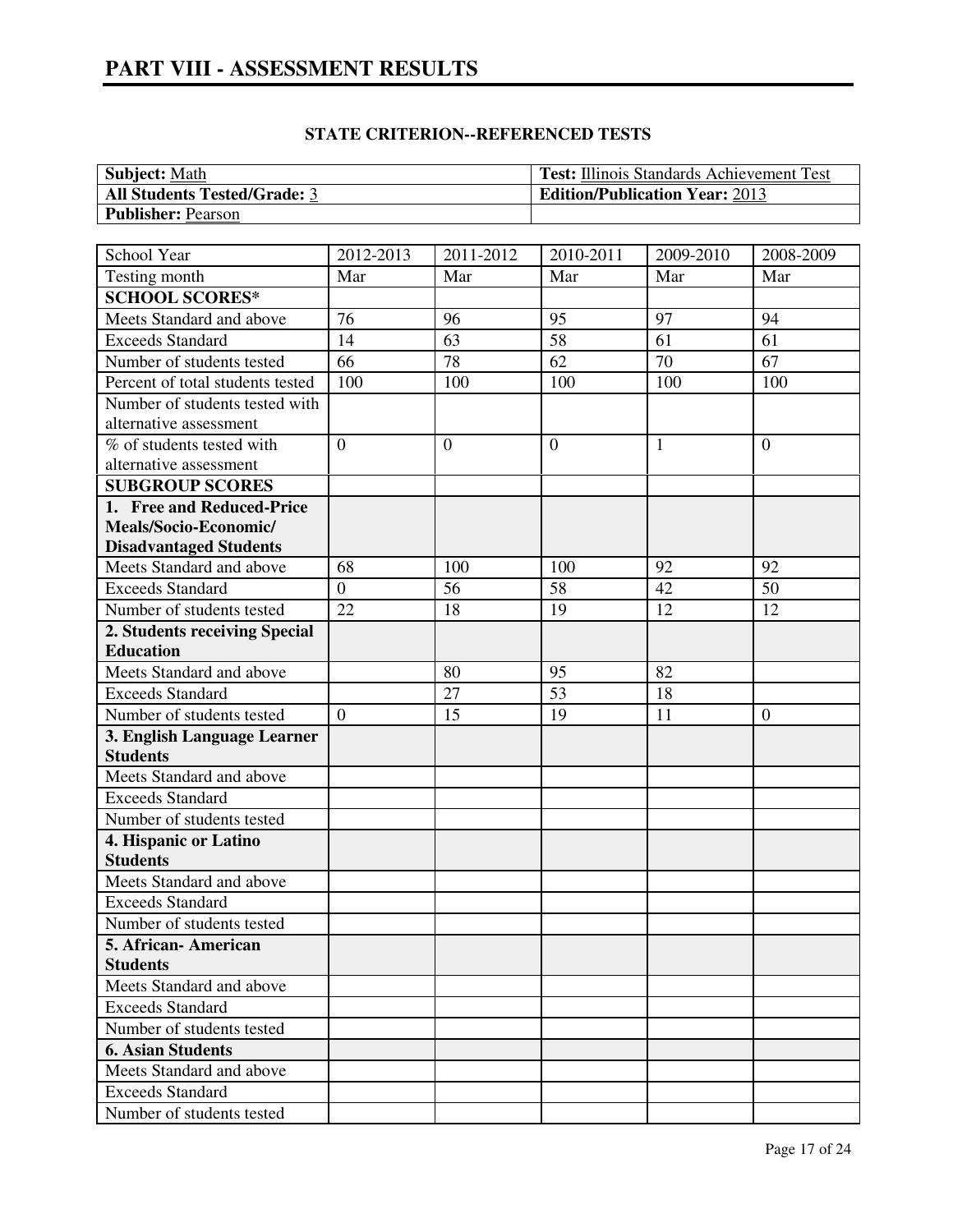| School Year                      | 2012-2013 | 2011-2012 | 2010-2011 | 2009-2010 | 2008-2009 |
|----------------------------------|-----------|-----------|-----------|-----------|-----------|
| 7. American Indian or            |           |           |           |           |           |
| <b>Alaska Native Students</b>    |           |           |           |           |           |
| Meets Standard and above         |           |           |           |           |           |
| <b>Exceeds Standard</b>          |           |           |           |           |           |
| Number of students tested        |           |           |           |           |           |
| 8. Native Hawaiian or other      |           |           |           |           |           |
| <b>Pacific Islander Students</b> |           |           |           |           |           |
| Meets Standard and above         |           |           |           |           |           |
| <b>Exceeds Standard</b>          |           |           |           |           |           |
| Number of students tested        |           |           |           |           |           |
| 9. White Students                |           |           |           |           |           |
| Meets Standard and above         | 76        | 99        | 97        | 99        | 95        |
| <b>Exceeds Standard</b>          | 15        | 65        | 58        | 63        | 63        |
| Number of students tested        | 59        | 71        | 57        | 65        | 65        |
| 10. Two or More Races            |           |           |           |           |           |
| identified Students              |           |           |           |           |           |
| Meets Standard and above         |           |           |           |           |           |
| <b>Exceeds Standard</b>          |           |           |           |           |           |
| Number of students tested        |           |           |           |           |           |
| 11. Other 1: Other 1             |           |           |           |           |           |
| Meets Standard and above         |           |           |           |           |           |
| <b>Exceeds Standard</b>          |           |           |           |           |           |
| Number of students tested        |           |           |           |           |           |
| 12. Other 2: Other 2             |           |           |           |           |           |
| Meets Standard and above         |           |           |           |           |           |
| <b>Exceeds Standard</b>          |           |           |           |           |           |
| Number of students tested        |           |           |           |           |           |
| 13. Other 3: Other 3             |           |           |           |           |           |
| Meets Standard and above         |           |           |           |           |           |
| <b>Exceeds Standard</b>          |           |           |           |           |           |
| Number of students tested        |           |           |           |           |           |

**NOTES:** In 2009 and 2013, we did not have 10% of our total student population receiving special education to comprise a subgroup, therefore the number of students tested is listed as 0. The 2013 school year also represented the first year of the Illinois State Board of Education introducing new cut scores to better align the state assessment with the more rigorous Common Core State Standards. The higher cut scores resulted in a significantly decreased number of students across the state meeting or exceeding on the Illinois Standards Achievement Test, including our students in Pecatonica. Despite the decline from previous testing years, Pecatonica's 3rd grade math students' scores were 21 percentage points above the state average (76% for Pecatonica, 55% for the state average).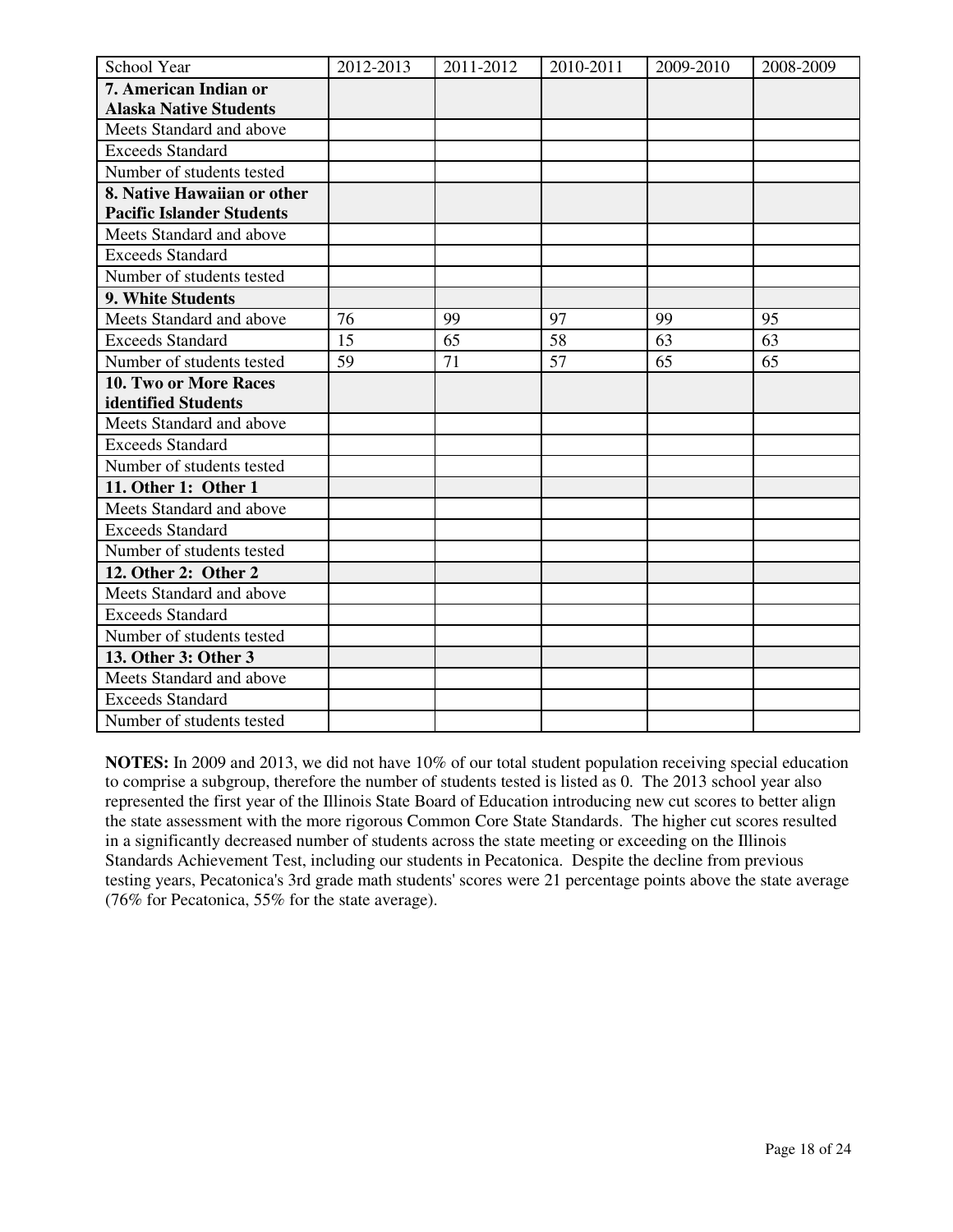# **STATE CRITERION--REFERENCED TESTS**

| <b>Subject:</b> Math                | <b>Test:</b> Illinois Standards Achievement Test |
|-------------------------------------|--------------------------------------------------|
| <b>All Students Tested/Grade: 4</b> | <b>Edition/Publication Year: N/A</b>             |
| <b>Publisher: Pearson</b>           |                                                  |

| School Year                      | 2012-2013        | 2011-2012      | 2010-2011      | 2009-2010 | 2008-2009        |
|----------------------------------|------------------|----------------|----------------|-----------|------------------|
| Testing month                    | Mar              | Mar            | Mar            | Mar       | Mar              |
| <b>SCHOOL SCORES*</b>            |                  |                |                |           |                  |
| Meets Standard and above         | 79               | 90             | 93             | 92        | 97               |
| <b>Exceeds Standard</b>          | 12               | 33             | 30             | 44        | 47               |
| Number of students tested        | 77               | 63             | 71             | 62        | 72               |
| Percent of total students tested | 100              | 100            | 100            | 100       | 100              |
| Number of students tested with   |                  |                |                |           |                  |
| alternative assessment           |                  |                |                |           |                  |
| % of students tested with        | $\overline{0}$   | $\overline{0}$ | $\mathbf{1}$   | $\theta$  | $\overline{0}$   |
| alternative assessment           |                  |                |                |           |                  |
| <b>SUBGROUP SCORES</b>           |                  |                |                |           |                  |
| 1. Free and Reduced-Price        |                  |                |                |           |                  |
| Meals/Socio-Economic/            |                  |                |                |           |                  |
| <b>Disadvantaged Students</b>    |                  |                |                |           |                  |
| Meets Standard and above         | 69               | 83             | 93             | 92        | 100              |
| <b>Exceeds Standard</b>          | $\overline{0}$   | 28             | 20             | 46        | 25               |
| Number of students tested        | 16               | 18             | 15             | 13        | 12               |
| 2. Students receiving Special    |                  |                |                |           |                  |
| <b>Education</b>                 |                  |                |                |           |                  |
| Meets Standard and above         | 46               | 83             | 79             | 83        |                  |
| <b>Exceeds Standard</b>          | $\boldsymbol{0}$ | 17             | $\overline{7}$ | $8\,$     |                  |
| Number of students tested        | 13               | 18             | 14             | 12        | $\boldsymbol{0}$ |
| 3. English Language Learner      |                  |                |                |           |                  |
| <b>Students</b>                  |                  |                |                |           |                  |
| Meets Standard and above         |                  |                |                |           |                  |
| <b>Exceeds Standard</b>          |                  |                |                |           |                  |
| Number of students tested        |                  |                |                |           |                  |
| 4. Hispanic or Latino            |                  |                |                |           |                  |
| <b>Students</b>                  |                  |                |                |           |                  |
| Meets Standard and above         |                  |                |                |           |                  |
| <b>Exceeds Standard</b>          |                  |                |                |           |                  |
| Number of students tested        |                  |                |                |           |                  |
| 5. African-American              |                  |                |                |           |                  |
| <b>Students</b>                  |                  |                |                |           |                  |
| Meets Standard and above         |                  |                |                |           |                  |
| <b>Exceeds Standard</b>          |                  |                |                |           |                  |
| Number of students tested        |                  |                |                |           |                  |
| <b>6. Asian Students</b>         |                  |                |                |           |                  |
| Meets Standard and above         |                  |                |                |           |                  |
| <b>Exceeds Standard</b>          |                  |                |                |           |                  |
| Number of students tested        |                  |                |                |           |                  |
| 7. American Indian or            |                  |                |                |           |                  |
| <b>Alaska Native Students</b>    |                  |                |                |           |                  |
| Meets Standard and above         |                  |                |                |           |                  |
| <b>Exceeds Standard</b>          |                  |                |                |           |                  |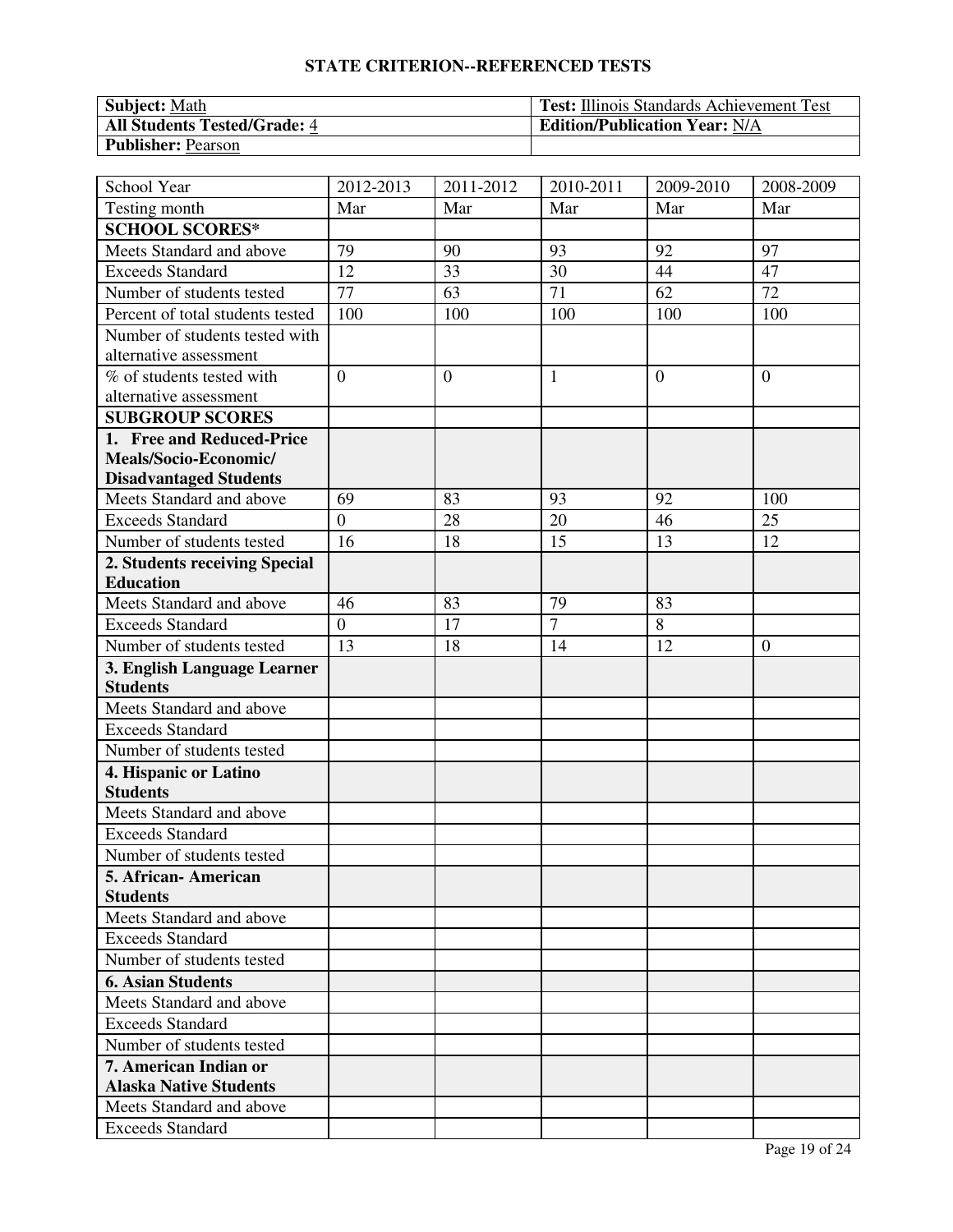| School Year                      | 2012-2013 | 2011-2012 | 2010-2011 | 2009-2010 | 2008-2009 |
|----------------------------------|-----------|-----------|-----------|-----------|-----------|
| Number of students tested        |           |           |           |           |           |
| 8. Native Hawaiian or other      |           |           |           |           |           |
| <b>Pacific Islander Students</b> |           |           |           |           |           |
| Meets Standard and above         |           |           |           |           |           |
| <b>Exceeds Standard</b>          |           |           |           |           |           |
| Number of students tested        |           |           |           |           |           |
| 9. White Students                |           |           |           |           |           |
| Meets Standard and above         | 81        | 93        | 94        | 92        | 97        |
| <b>Exceeds Standard</b>          | 12        | 35        | 31        | 44        | 46        |
| Number of students tested        | 68        | 58        | 68        | 59        | 67        |
| <b>10. Two or More Races</b>     |           |           |           |           |           |
| identified Students              |           |           |           |           |           |
| Meets Standard and above         |           |           |           |           |           |
| <b>Exceeds Standard</b>          |           |           |           |           |           |
| Number of students tested        |           |           |           |           |           |
| 11. Other 1: Other 1             |           |           |           |           |           |
| Meets Standard and above         |           |           |           |           |           |
| <b>Exceeds Standard</b>          |           |           |           |           |           |
| Number of students tested        |           |           |           |           |           |
| 12. Other 2: Other 2             |           |           |           |           |           |
| Meets Standard and above         |           |           |           |           |           |
| <b>Exceeds Standard</b>          |           |           |           |           |           |
| Number of students tested        |           |           |           |           |           |
| 13. Other 3: Other 3             |           |           |           |           |           |
| Meets Standard and above         |           |           |           |           |           |
| <b>Exceeds Standard</b>          |           |           |           |           |           |
| Number of students tested        |           |           |           |           |           |

**NOTES:** In 2009, we did not have 10% of our total 4th grade student population receiving special education services to comprise a subgroup, therefore, the number of students tested is listed as 0. The 2013 school year also represented the first year of the Illinois State Board of Education introducing new cut scores to better align the state assessment with the more rigorous Common Core State Standards. The higher cut scores resulted in a significantly diminished number of students across the state meeting or exceeding on the Illinois Standards Achievement Test, including students in Pecatonica. Despite the decline from previous testing years, Pecatonica's 4th grade math students' scores were 19 percentage points higher than the state average (79% for Pecatonica, 60% for the state average).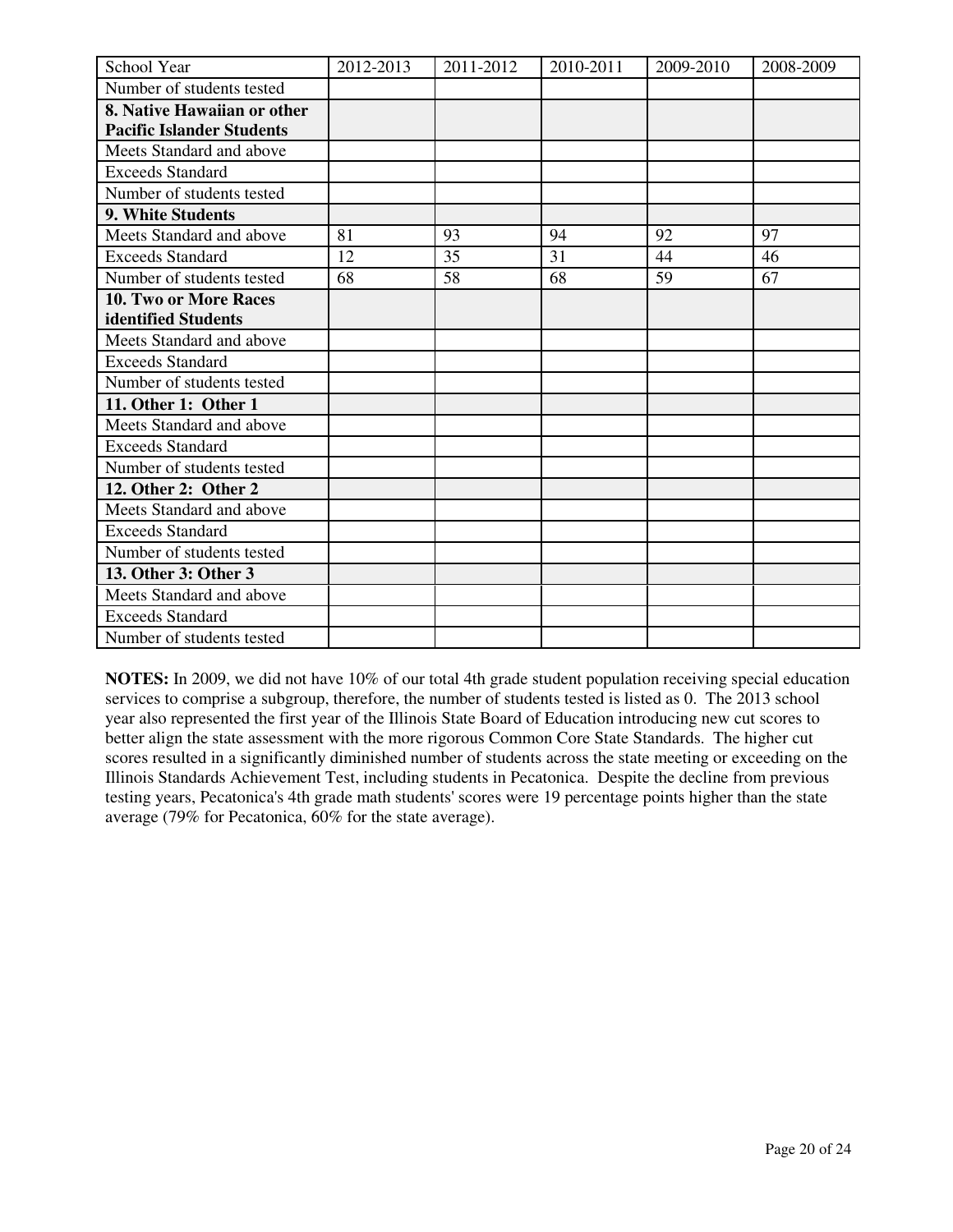# **STATE CRITERION--REFERENCED TESTS**

| <b>Subject:</b> Reading/ELA         | <b>Test:</b> Illinois Standards Achievement Test |
|-------------------------------------|--------------------------------------------------|
| <b>All Students Tested/Grade: 3</b> | <b>Edition/Publication Year: N/A</b>             |
| <b>Publisher: Pearson</b>           |                                                  |

| School Year                                            | 2012-2013      | 2011-2012      | 2010-2011      | 2009-2010    | 2008-2009      |
|--------------------------------------------------------|----------------|----------------|----------------|--------------|----------------|
| Testing month                                          | Mar            | Mar            | Mar            | Mar          | Mar            |
| <b>SCHOOL SCORES*</b>                                  |                |                |                |              |                |
| Meets Standard and above                               | 83             | 89             | 89             | 93           | 87             |
| <b>Exceeds Standard</b>                                | 33             | 44             | 36             | 24           | 30             |
| Number of students tested                              | 66             | 78             | 62             | 70           | 67             |
| Percent of total students tested                       | 100            | 100            | 100            | 100          | 100            |
| Number of students tested with                         |                |                |                |              |                |
| alternative assessment                                 |                |                |                |              |                |
| % of students tested with                              | $\overline{0}$ | $\overline{0}$ | $\overline{0}$ | $\mathbf{1}$ | $\overline{0}$ |
| alternative assessment                                 |                |                |                |              |                |
| <b>SUBGROUP SCORES</b>                                 |                |                |                |              |                |
| 1. Free and Reduced-Price                              |                |                |                |              |                |
| Meals/Socio-Economic/                                  |                |                |                |              |                |
| <b>Disadvantaged Students</b>                          |                |                |                |              |                |
| Meets Standard and above                               | 86             | 94             | 84             | 92           | 83             |
| <b>Exceeds Standard</b>                                | 14             | 33             | 37             | 25           | 33             |
| Number of students tested                              | 22             | 18             | 19             | 12           | 12             |
| 2. Students receiving Special                          |                |                |                |              |                |
| <b>Education</b>                                       |                |                |                |              |                |
| Meets Standard and above                               |                | 53             | 79             | 73           |                |
| <b>Exceeds Standard</b>                                |                | 13             | 26             | $\mathbf{0}$ |                |
| Number of students tested                              | $\overline{0}$ | 15             | 19             | 11           | $\overline{0}$ |
| 3. English Language Learner                            |                |                |                |              |                |
| <b>Students</b>                                        |                |                |                |              |                |
| Meets Standard and above                               |                |                |                |              |                |
| <b>Exceeds Standard</b>                                |                |                |                |              |                |
| Number of students tested                              |                |                |                |              |                |
| 4. Hispanic or Latino                                  |                |                |                |              |                |
| <b>Students</b>                                        |                |                |                |              |                |
| Meets Standard and above                               |                |                |                |              |                |
| <b>Exceeds Standard</b>                                |                |                |                |              |                |
| Number of students tested                              |                |                |                |              |                |
| 5. African-American                                    |                |                |                |              |                |
| <b>Students</b>                                        |                |                |                |              |                |
| Meets Standard and above                               |                |                |                |              |                |
| <b>Exceeds Standard</b>                                |                |                |                |              |                |
| Number of students tested                              |                |                |                |              |                |
| <b>6. Asian Students</b>                               |                |                |                |              |                |
| Meets Standard and above                               |                |                |                |              |                |
| <b>Exceeds Standard</b>                                |                |                |                |              |                |
| Number of students tested                              |                |                |                |              |                |
| 7. American Indian or<br><b>Alaska Native Students</b> |                |                |                |              |                |
| Meets Standard and above                               |                |                |                |              |                |
| <b>Exceeds Standard</b>                                |                |                |                |              |                |
|                                                        |                |                |                |              |                |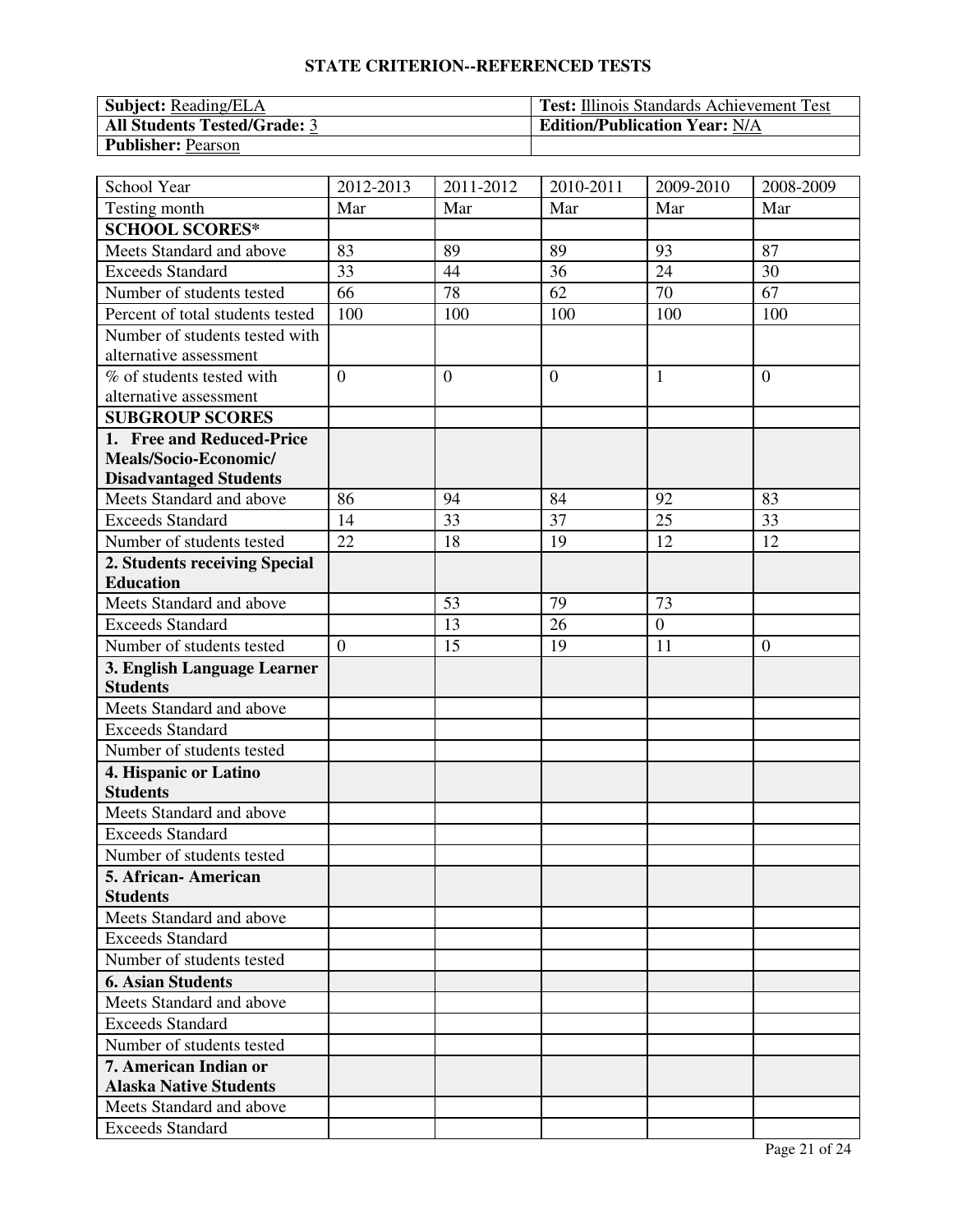| School Year                      | 2012-2013 | 2011-2012 | 2010-2011 | 2009-2010 | 2008-2009 |
|----------------------------------|-----------|-----------|-----------|-----------|-----------|
| Number of students tested        |           |           |           |           |           |
| 8. Native Hawaiian or other      |           |           |           |           |           |
| <b>Pacific Islander Students</b> |           |           |           |           |           |
| Meets Standard and above         |           |           |           |           |           |
| <b>Exceeds Standard</b>          |           |           |           |           |           |
| Number of students tested        |           |           |           |           |           |
| 9. White Students                |           |           |           |           |           |
| Meets Standard and above         | 81        | 90        | 89        | 92        | 89        |
| <b>Exceeds Standard</b>          | 32        | 44        | 37        | 26        | 31        |
| Number of students tested        | 59        | 71        | 57        | 65        | 65        |
| 10. Two or More Races            |           |           |           |           |           |
| identified Students              |           |           |           |           |           |
| Meets Standard and above         |           |           |           |           |           |
| <b>Exceeds Standard</b>          |           |           |           |           |           |
| Number of students tested        |           |           |           |           |           |
| 11. Other 1: Other 1             |           |           |           |           |           |
| Meets Standard and above         |           |           |           |           |           |
| Exceeds Standard                 |           |           |           |           |           |
| Number of students tested        |           |           |           |           |           |
| 12. Other 2: Other 2             |           |           |           |           |           |
| Meets Standard and above         |           |           |           |           |           |
| <b>Exceeds Standard</b>          |           |           |           |           |           |
| Number of students tested        |           |           |           |           |           |
| 13. Other 3: Other 3             |           |           |           |           |           |
| Meets Standard and above         |           |           |           |           |           |
| <b>Exceeds Standard</b>          |           |           |           |           |           |
| Number of students tested        |           |           |           |           |           |

**NOTES:** In 2009 and 2013, we did not have 10% of our total student population receiving special education to comprise a subgroup, therefore the number of students tested is listed as 0 for those two years since the data was not provided from the state. The 2013 school year also represented the first year of the Illinois State Board of Education introducing new cut scores to better align the state assessment to the more rigorous Common Core State Standards. The higher cut scores resulted in a significantly decreased number of students across the state meeting or exceeding on the Illinois Standards Achievement Test, including our students in Pecatonica. Despite the decline from previous years, Pecatonica's 3rd grade students performed 24 percentage points higher than the state average of students meeting or exceeding on the 2013 Reading ISAT (83% for Pecatonica, 59% for the state average). In addition, only 19% of students across the state exceeded the state standards, while 33% of Pecatonica Elementary School students exceeded the state standards for reading.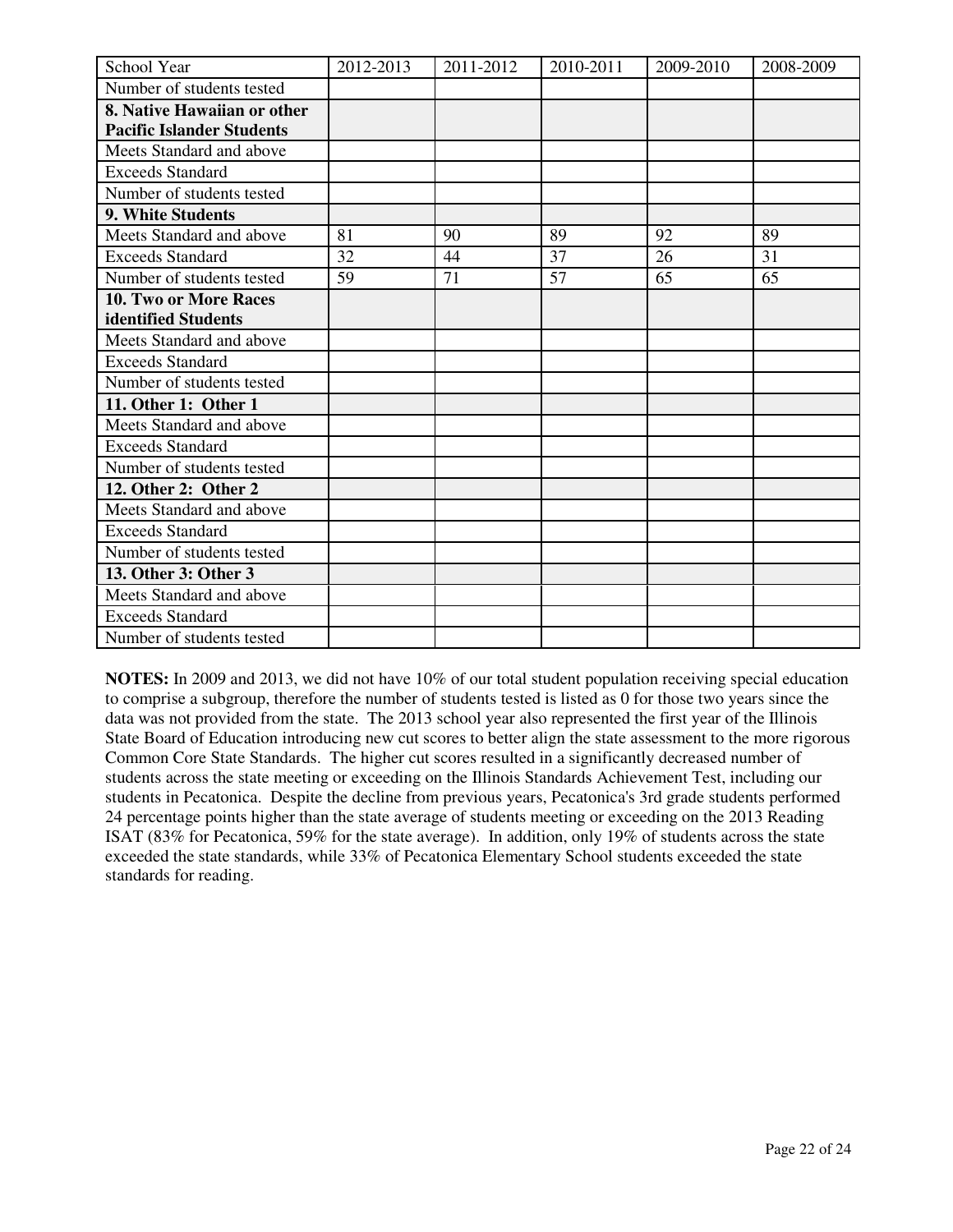# **STATE CRITERION--REFERENCED TESTS**

| <b>Subject:</b> Reading/ELA         | <b>Test:</b> Illinois Standards Achievement Test |
|-------------------------------------|--------------------------------------------------|
| <b>All Students Tested/Grade: 4</b> | <b>Edition/Publication Year: N/A</b>             |
| <b>Publisher: Pearson</b>           |                                                  |

| School Year                                    | 2012-2013      | 2011-2012      | 2010-2011    | 2009-2010      | 2008-2009      |
|------------------------------------------------|----------------|----------------|--------------|----------------|----------------|
| Testing month                                  | Mar            | Mar            | Mar          | Mar            | Mar            |
| <b>SCHOOL SCORES*</b>                          |                |                |              |                |                |
| Meets Standard and above                       | 72             | 79             | 86           | 81             | 90             |
| <b>Exceeds Standard</b>                        | 17             | 32             | 44           | 38             | 38             |
| Number of students tested                      | 78             | 63             | 71           | 63             | 72             |
| Percent of total students tested               | 100            | 100            | 100          | 100            | 100            |
| Number of students tested with                 |                |                |              |                |                |
| alternative assessment                         |                |                |              |                |                |
| % of students tested with                      | $\overline{0}$ | $\overline{0}$ | $\mathbf{1}$ | $\overline{0}$ | $\overline{0}$ |
| alternative assessment                         |                |                |              |                |                |
| <b>SUBGROUP SCORES</b>                         |                |                |              |                |                |
| 1. Free and Reduced-Price                      |                |                |              |                |                |
| Meals/Socio-Economic/                          |                |                |              |                |                |
| <b>Disadvantaged Students</b>                  |                |                |              |                |                |
| Meets Standard and above                       | 69             | 67             | 93           | 69             | 83             |
| <b>Exceeds Standard</b>                        | $\overline{0}$ | 33             | 47           | 31             | 8              |
| Number of students tested                      | 16             | 18             | 15           | 13             | 12             |
| 2. Students receiving Special                  |                |                |              |                |                |
| <b>Education</b>                               |                |                |              |                |                |
| Meets Standard and above                       | 39             | 61             | 79           | 42             |                |
| <b>Exceeds Standard</b>                        | $\overline{0}$ | 28             | 14           | 8              |                |
| Number of students tested                      | 13             | 18             | 14           | 12             | $\overline{0}$ |
| 3. English Language Learner<br><b>Students</b> |                |                |              |                |                |
| Meets Standard and above                       |                |                |              |                |                |
| <b>Exceeds Standard</b>                        |                |                |              |                |                |
| Number of students tested                      |                |                |              |                |                |
| 4. Hispanic or Latino                          |                |                |              |                |                |
| <b>Students</b>                                |                |                |              |                |                |
| Meets Standard and above                       |                |                |              |                |                |
| <b>Exceeds Standard</b>                        |                |                |              |                |                |
| Number of students tested                      |                |                |              |                |                |
| 5. African- American                           |                |                |              |                |                |
| <b>Students</b>                                |                |                |              |                |                |
| Meets Standard and above                       |                |                |              |                |                |
| <b>Exceeds Standard</b>                        |                |                |              |                |                |
| Number of students tested                      |                |                |              |                |                |
| <b>6. Asian Students</b>                       |                |                |              |                |                |
| Meets Standard and above                       |                |                |              |                |                |
| <b>Exceeds Standard</b>                        |                |                |              |                |                |
| Number of students tested                      |                |                |              |                |                |
| 7. American Indian or                          |                |                |              |                |                |
| <b>Alaska Native Students</b>                  |                |                |              |                |                |
| Meets Standard and above                       |                |                |              |                |                |
| <b>Exceeds Standard</b>                        |                |                |              |                |                |